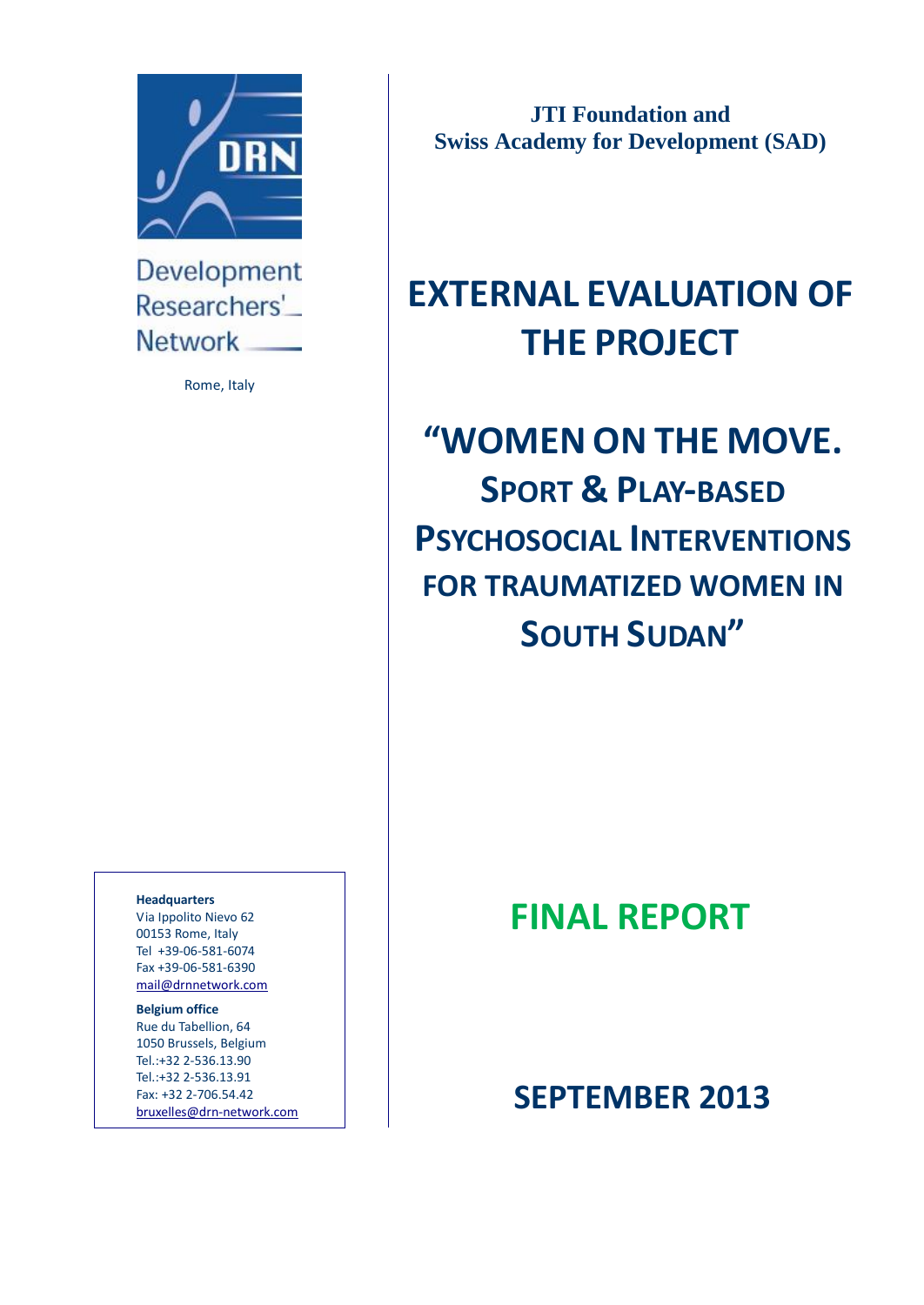## TABLE OF CONTENTS

| $\mathbf{1}$ . |       |  |
|----------------|-------|--|
| 2.             |       |  |
| 3.             |       |  |
| $\overline{4}$ |       |  |
|                | 4.1   |  |
|                | 4.2   |  |
|                | 4 2 1 |  |
|                | 4.2.2 |  |
|                | 4.2.3 |  |
|                | 4.2.4 |  |
|                | 4.3   |  |
|                | 4.4   |  |
|                | 4.5   |  |
|                | 4.6   |  |
|                | 4.7   |  |
|                | 4.7.1 |  |
|                | 4.7.2 |  |
|                | 4.7.3 |  |
|                | 4.7.4 |  |
| 5 <sub>1</sub> |       |  |
|                | 5.1   |  |
|                | 5.2   |  |
|                | 5.3   |  |
|                | 5.4   |  |
|                |       |  |

#### Annex 1: Detailed Mission Work Plan and list of meetings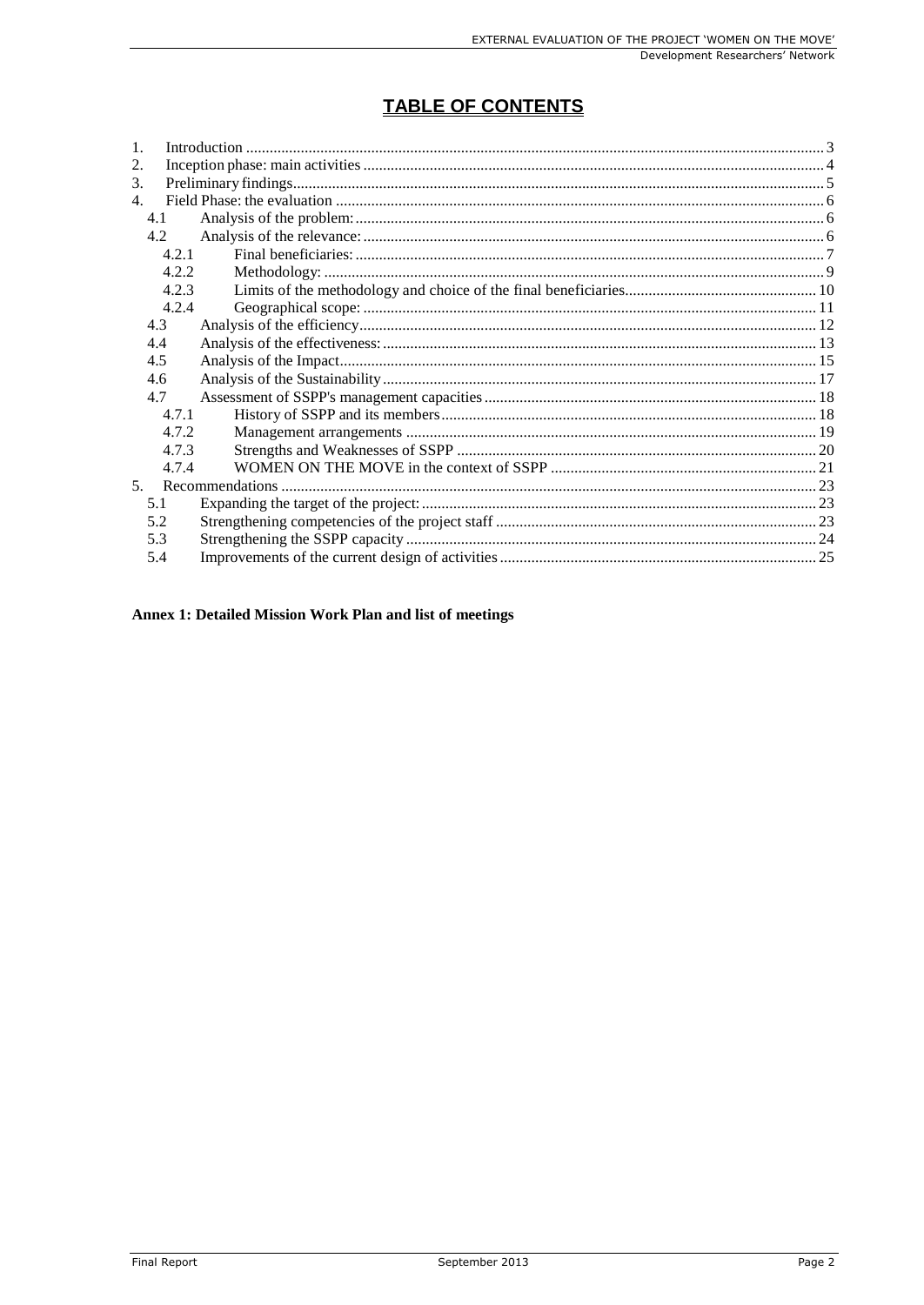## **1. Introduction**

WOMEN ON THE MOVE is a pilot project led by the Swiss Academy for Development (SAD) jointly with the South Sudan Psychosocial Programme (SSPP) and financed by the JTI Foundation meant to contribute to improved quality of life of women in South Sudan. The core activities of the project took place from October 2012 to September 2013.

During this time, JTI Foundation carried out an internal monitoring and evaluation visit in March 2013 and contracted DRN to perform the final evaluation (August – September 2013).

The external evaluation entailed a desk phase with document review, phone interviews to both JTI Foundation and SAD representatives and first email exchanges with Mr Kenneth Godi (Director of SSPP). The present report follows the structure of the Inception Report, answering the questions posed in that document on which DRN – Development Researchers' Network and JTI Foundation agreed upon during the inception phase.

The field phase of the evaluation took place between August 29 and September 5, with 7 full days of work in collaboration with the staff and management of SSPP, and particularly with those involved in the project WOMEN ON THE MOVE, i.e. Mr Kenneth Godi, Mrs Lillian and Mrs Beatrice.

Evaluation activities specifically included a series of meetings with institutional and non- governmental stakeholders active at local and county level; group meetings and focus groups with the target group of the project (women coach for sport and play activities) at SSPP's compound; focus groups with final beneficiaries participating to the Sports&Play activities, at SSPP's compound; participation to two sessions of project activities (Kaetp and Ebenezer playgrounds); focus group and individual interviews with SSPP senior management team.<sup>1</sup>

WOMEN ON THE MOVE is fully co-implemented by SAD and SSPP that act as partners and carry out complementary activities to achieve project results and goals. The division of tasks and responsibilities, including the repartition of the overall budget, is regulated by a general agreement between SAD and SSPP. Among other things, the agreement specifies the budget devoted to the activities that SSPP is directly in charge of, the duties of SSPP with respect to financial and narrative reporting, and the timing for receiving the 3 installments.

As far as general management is concerned, the coordination with SAD by SSPP has been very well conducted and quite smooth. As far as internal management in SSPP, the project has been put under the responsibility of the senior management of the organization and specifically assigned to the only woman already member of the senior management (Mrs Lillian), supported by the other only women composing the counsellors' team (Mrs Beatrice), both supervised by Mr Kenneth Godi.

As far as the budget management is concerned, SSPP managed an overall amount of USD 81.051, used to carry out field activities such as playground

 $1$  A complete list of meetings and focus group hold during the evaluation visit is provided in Annex 1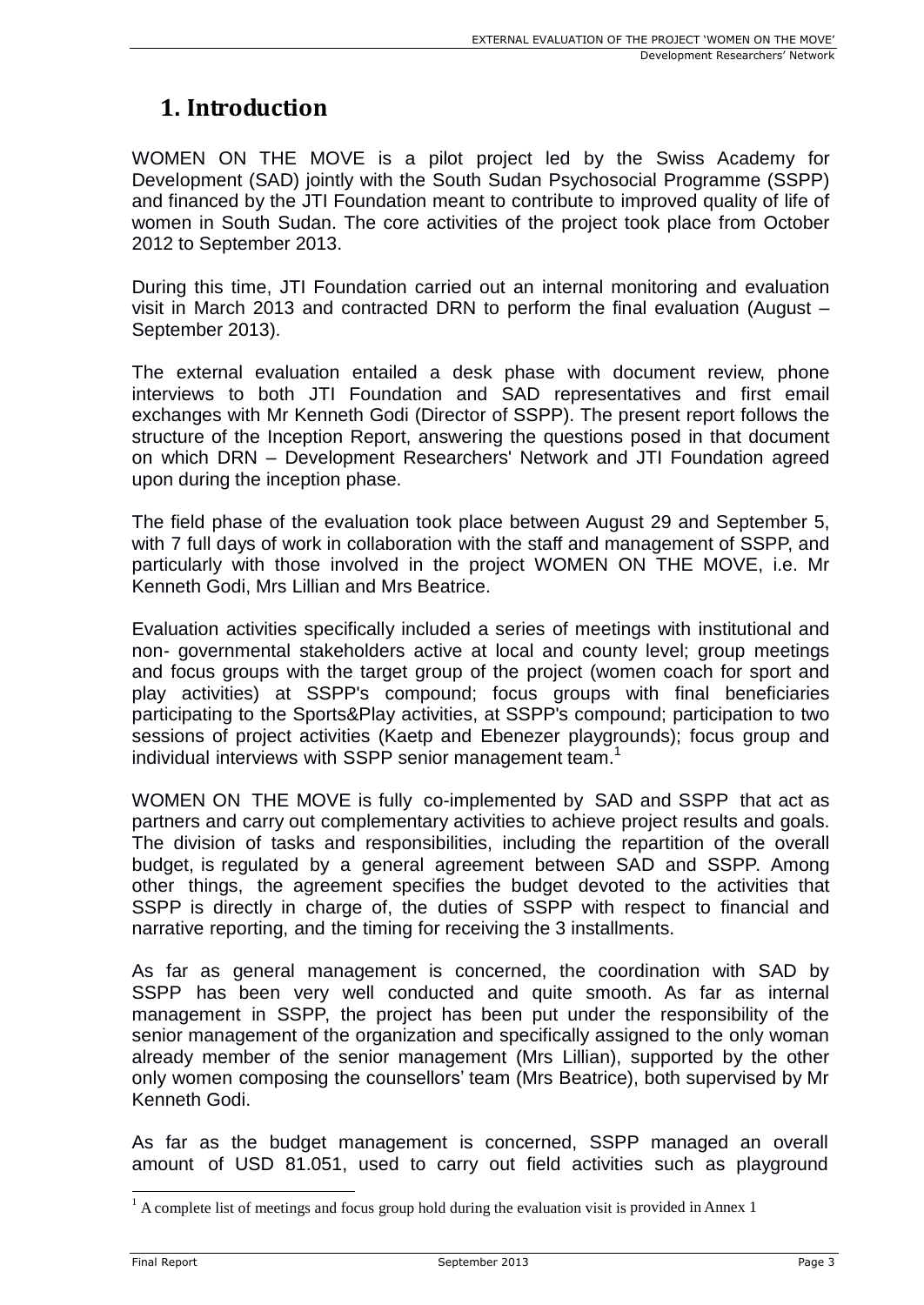activities (including the purchase of goods to be distributed to beneficiary women once a week, such as washing soap or glucose mono-dose bags), logistic organization for the training sessions, cover salaries for SSPP staff involved in the project, the allowances for coaches, office supplies and local transport costs. At the date of the evaluation visit, 90% of SSPP budget had been executed, in line with time forecast and work plan. The end of activities of the pilot phase is foreseen by the end of September 2013, complying with the work-plan.

The three main results<sup>2</sup> of WOMEN ON THE MOVE which aimed at enabling distressed and traumatized women to better cope with daily challenges, were generally achieved. In particular, R2, linked to the increase / development of support networks of women, proved to be particularly well achieved through project activities. Also, as far as R3 is concerned, the evaluation visit could assess that the interviewed women (both target group and beneficiary women) relate about improvement of physical health and of the reduction of psycho-somatic complaints. Notwithstanding these positive comments, a complete assessment of the achievement of Result 3 particularly depends on of the comparison between data from the baseline and the post-intervention studies that will only be available after the completion of this final evaluation.

The choice of focusing on women as a target group has been guided by JTIF, and it has been as pilot as the Sport&Play methodology both for SSPP and, more broadly, for NGOs and CBOs in Kajo Keji. In general terms, the introduction of sports and recreational activities for women has been well received by spontaneous groups/associations/CBOs in the Kajo Keji county area, were women returned after the experience in the camps as refugees. Also, it has been positively taken by local population and it has allowed for effective achievement of results with beneficiaries with little jeopardizing effects/impact. Nonetheless, the specific aspect of negative impact of restricting the beneficiary group to women should be further analysed and regarded before proceeding to the follow up phase.

## **2. Inception phase: main activities**

The inception phase started with the official notification of contract award to DRN (August 2013) and ended with the approval of the inception report.

During the inception phase the following activities were carried out:

- Gathering of Programme Documents through SAD and JTI Foundation staff;
- Review and analysis of WOMEN ON THE MOVE documentation by evaluator and quality officer;
- Analysis of the Intervention Logic;
- Skype interview with Mr Niklaus Eggenberger and Mrs Pia Amman SAD / Switzerland (9<sup>th</sup> August 2013);

Skype interviews with Mr Nenad Ljubicic and Mr Fujimaki Daisuke JTI Foundation / Switzerland (13<sup>th</sup> August 2013);

Further e-mail contacts with both Niklaus Eggenberger and Pia Amman (August  $3^{rd}$  and  $14^{th}$  2013);

<sup>&</sup>lt;sup>2</sup> To increase general self-efficacy among women;

To expand support networks of women and to increase quality and amount of social support received;

To improve psychological and physical health and to reduce psycho-somatic complaints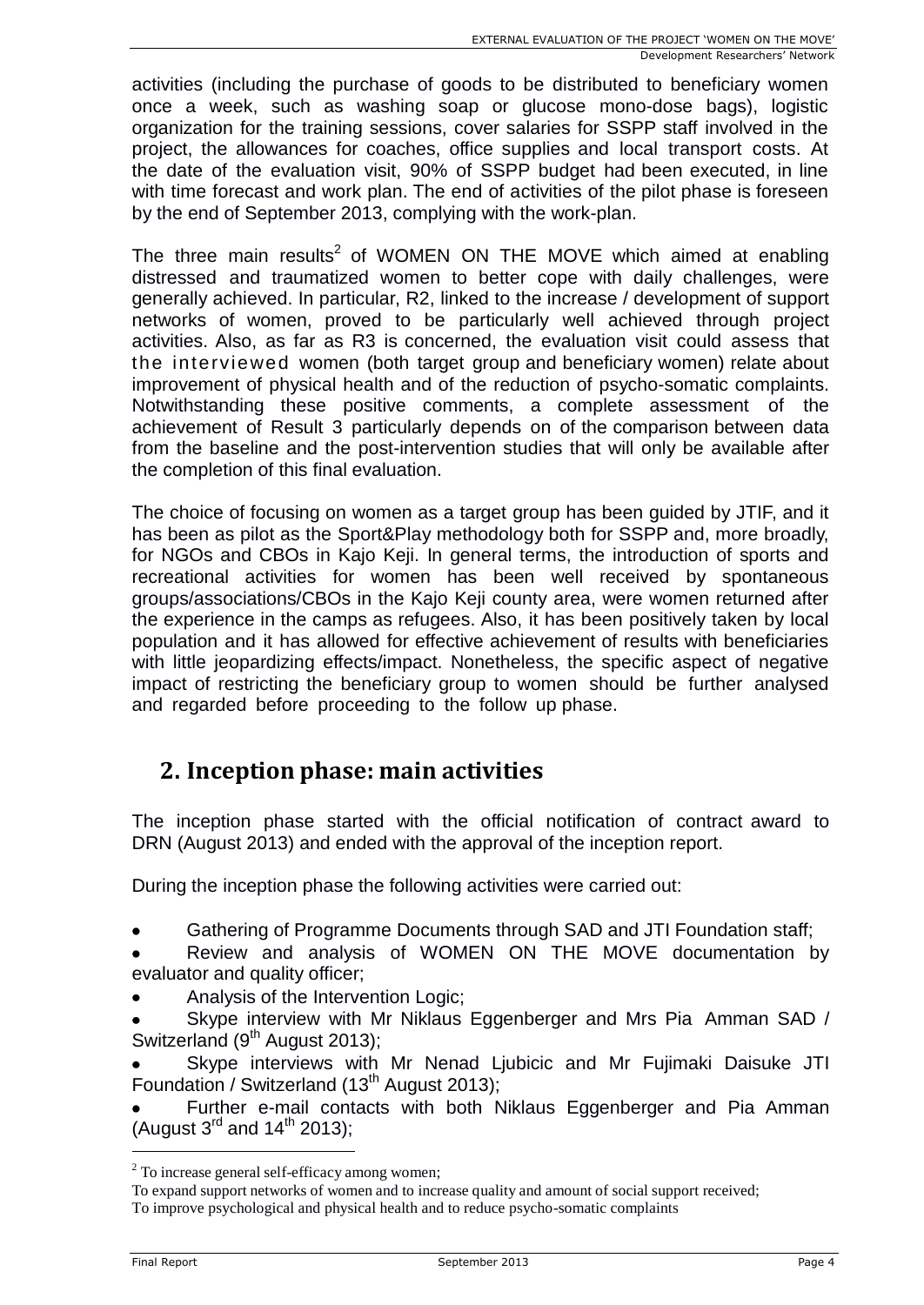Preparation of the inception report (submission: 15<sup>th</sup> August 2013).

## **3. Preliminary findings**

Underneath we will list an overview of the preliminary findings gathered through the documents review and the first round of skype interviews.

The evaluator found a very supportive environment to the evaluation; project management and staff in SAD and JTI Foundation that promptly and effectively provided full support and the necessary information for the evaluation start up;

A preliminary review of expected outputs shows that WOMEN ON THE MOVE delivered the majority of planned activities; amongst pending activities: finalization of the Manual and completion of the study comparing baseline and final study based on monitoring questionnaires;

Programme progress reports by SAD to JTI Foundation are well structured and provide clear information on progress of the different project components. Nonetheless, it would be very useful to have access to progress reports elaborated by SSPP to SAD and the minutes/notes taken by SAD project officer after skype weekly meeting with SSPP officers;

The analysis of the financial implementation is based on two financial statements dated December 2012 and April 2013, provided by SAD to the evaluator. Summing up the information contained in those two documents, it shows, that out of the total budget CHF 374.232, 68% was executed by April 2013. The remaining balance in April was CHF 121.018.

The use of the funds generally respected the provisional budget.

WOMEN ON THE MOVE design is based on a very clear logic of intervention obtained through participatory analysis of the problem and elaboration of project objectives, results and indicators. Nonetheless, as far as the use of indicators is concerned, the evaluator did neither have access to the baseline nor the post intervention study, therefore she could neither assess the actual impact of the action nor measure quantitatively the level of achieved results.

Nonetheless, WOMEN ON THE MOVE design does not clearly show what is the psychosocial approach used by SAD and by SSPP, whether they coincide or if there are some discrepancies in the methodologies (and, in case, what and how are they overcome).

The two implementing partners, SAD and SSPP, have different functions within the projects, thus each one is in charge of specific activities such as implementing Sports&Play psychosocial support activities on the field, carrying out the baseline and post intervention study (SSPP); carrying out the trainings, elaborating the manual and the reporting materials to the donor (SAD). Nonetheless, it still needs to be clarified whether a formal partnership agreement was signed between SAD and SSPP, stating each organization's tasks and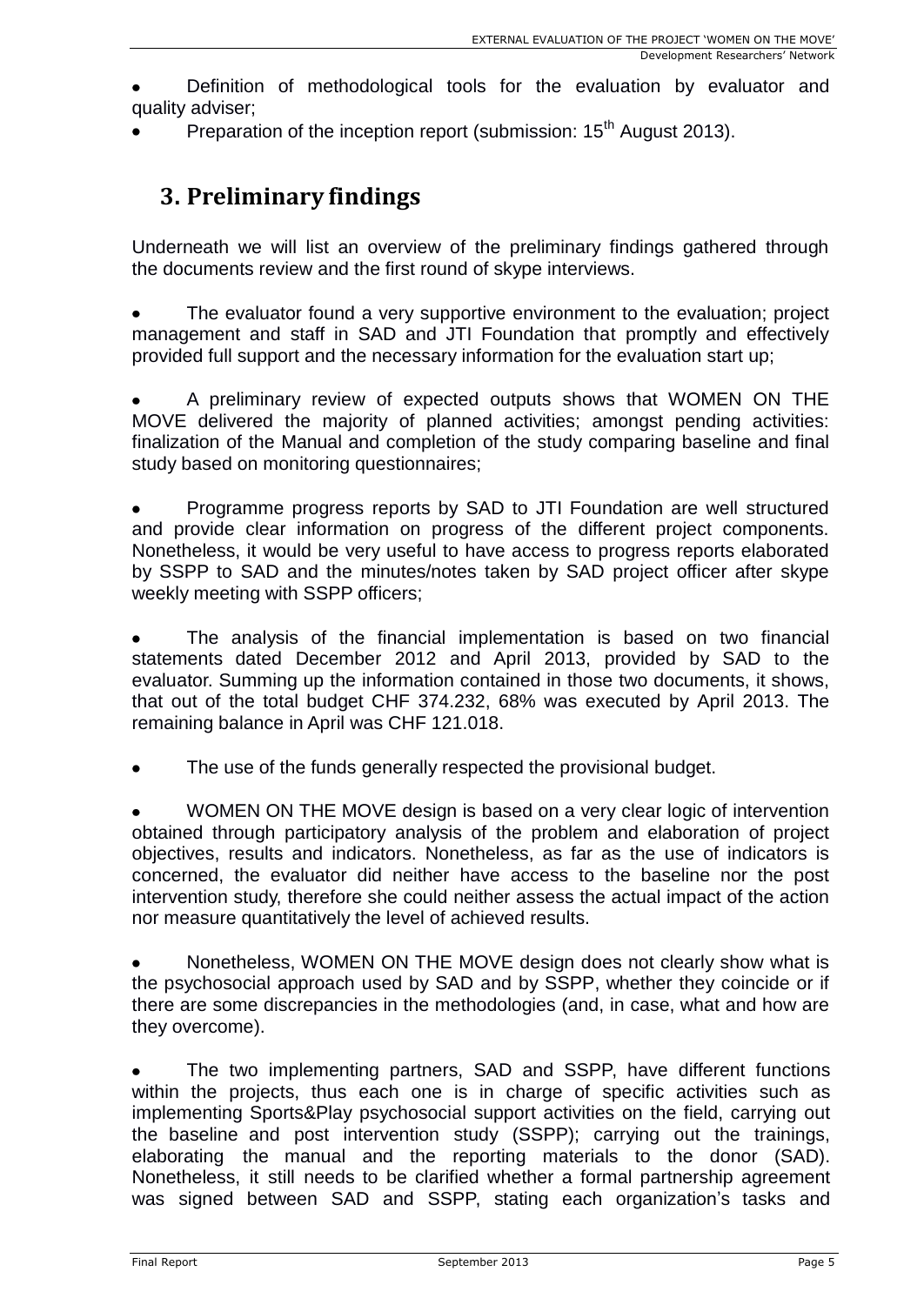responsibilities.

During the inception phase it has not been possible to communicate directly with the local partner SSPP, notwithstanding the efforts made by SAD officials in this sense. Therefore, verification of the above-mentioned statements and understandings of things related to the field activities has been further evaluated after the field mission.

## **4. Field Phase: the evaluation**

WOMEN ON THE MOVE has already undergone an internal evaluation by JTI Foundation project manager and project officer in March 2013. The results have been summarized in the Mission Report document dated June 2013.

Alongside with the need to provide an external assessment of the action due to the high budget devoted to the project, the scope of this external evaluation, as discussed with both Mr Ljubicic and Mr Fujimaki, was to focus on the contents of the specific intervention (psychosocial support through Sport&Play activities) and on the assessment of the capacities of the local partner, from the management and content perspectives.

### *4.1 Analysis of the problem:*

As outlined in the document *Outcomes of the Inception Visit* elaborated by SAD, the project has been elaborated in order to help distressed women resettled in the area of Kajo Keji to cope with the effects of traumatizing experiences. First, it is necessary to reflect on this assessment. As the title of the project **WOMEN ON THE MOVE** exactly recalls, the project reflects the need for women to make a step forward, to move toward a positive change, towards **empowerment**. More than specific traumas, addressed through counselling by SSPP, the interviewed women expressed their happiness with the project because it helped to cope with their **stress**, **due** most of all to **domestic violence**, **poverty**, very extreme condition of life, **lack of solidarity chains**, lack of any State service to support numerous families of female households.

The focus of the evaluation, therefore, has been to assess the relevance, the effectiveness and the impact of the project WOMEN ON THE MOVE to address stress-related difficulties of women in the Kajo Keji County; and to assess the impact of project activities on the overall community, including men and nontargeted persons (e.g. children).<sup>3</sup>

## *4.2 Analysis of the relevance:*

The main issues considered under "Relevance" include the design of WOMEN ON THE MOVE, the pertinence of its objective to beneficiaries needs, the relevance

 $3$  As a disclaimer, it has to be noted that in order to assess the impact of the project it would have been needed to have access to the baseline and post intervention studies. Unfortunately, there has not been such a possibility, therefore the evaluation is only based on the on-site observation and responses to the interviews made during the field visit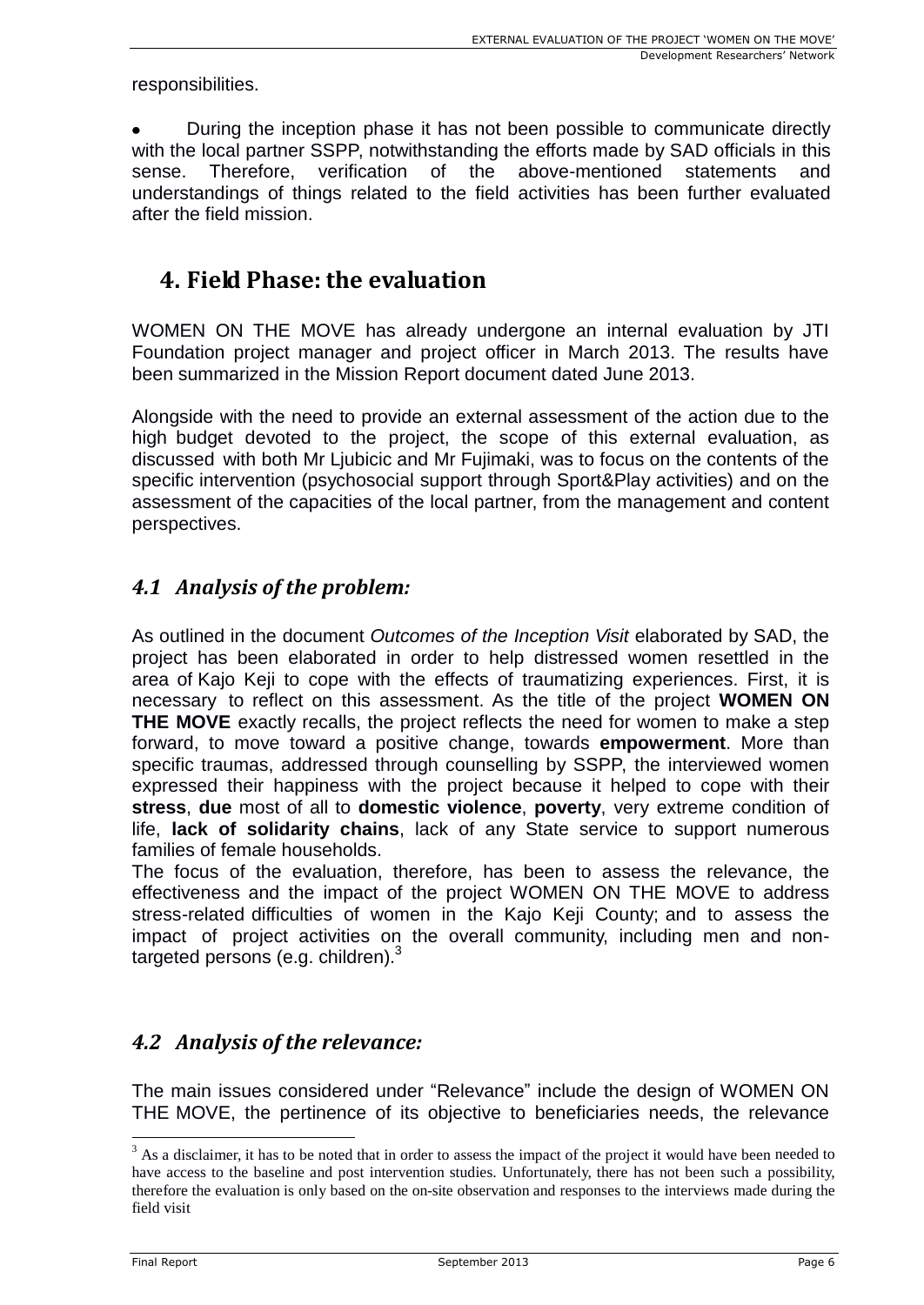of specific activities proposed (i.e. Sports&Play) to beneficiaries needs. Furthermore, it includes an assessment of the quality of psychosocial activities proposed and the capacity of these activities to cover a wide range of beneficiaries (e.g. Are women of all age included in Sports&Play activities? Does the choice of focusing on Sports&Play exclude potential beneficiaries that would be included if other psychosocial tool was implemented?) The analysis will first focus on beneficiaries (the pertinence and quality of the design with respect to the final beneficiaries), then on the methodology (pertinence and quality of Sports and Play activities to the beneficiaries), and finally on the geographical scope of the intervention.

#### **4.2.1 Final beneficiaries:**

The choice to focus on women has been proposed by JTI Foundation to SAD and, in turn, by SAD to SSPP which had never differentiated its interventions on the basis of gender-targeted initiatives. This has been the first innovative approach for both the employees of SSPP (12 counsellors, of which only 2 are women) and for the community of Kajo Keji itself, used to see SSPP engaged in mental health and psychosocial support at county level, but far less used to see the organization engaged in public recreational activities directly targeting women of the community.

The intervention aimed at targeting women aged 20 years and older and it succeeded in its purpose of both involving women in the range of 20, 30, 40 and even 50 years old, and of not inviting the teenagers to drop out from school to attend the play days. The information on existing activities has proceeded though door to door information at community level, messages in churches and other gathering points for the community, messages on the radio and public information sessions directly organized by SSPP's project coordinators (Mrs. Lillian and Beatrice). Furthermore, the project also attracts children and teenagers that come with their mothers to the playgrounds and play aside during their training sessions. In this sense, the project was able to focus on women avoiding any discomfort at community level since even small children can find their place during 2 to 3 hours of activities.<sup>4</sup> Last but not least, the project coordinators often organize meetings with hundreds of the participating women to discuss their feelings with respect to their participation in the play days activities.<sup>5</sup>

Notwithstanding the positive aspects underlined, the choice of focusing on women as a specific target for the project implied two main clusters of consequences, one related to SSPP and the other related to the community of Kajo Keji in broader terms.

a. As far as **SSPP** is concerned, the gender-related methodological choice in the organization of the activities (e.g. involving female counsellors only) affected the relationships within the organization and its internal structure.

Men counsellors were not used to be put aside from their work, leaving to the two

<sup>&</sup>lt;sup>4</sup> For the very small children, there is a space with elder women who do not take part to sport activities and who stay aside to entertain those babies while their mothers are playing. This also gave these elder women a specific function within the setting, a part from the one of counselling the youngers during the discussion sessions.

<sup>5</sup> Not many husbands use to attend, nonetheless Mrs. Lillian and Beatrice have registered an increase of interest by involved men over time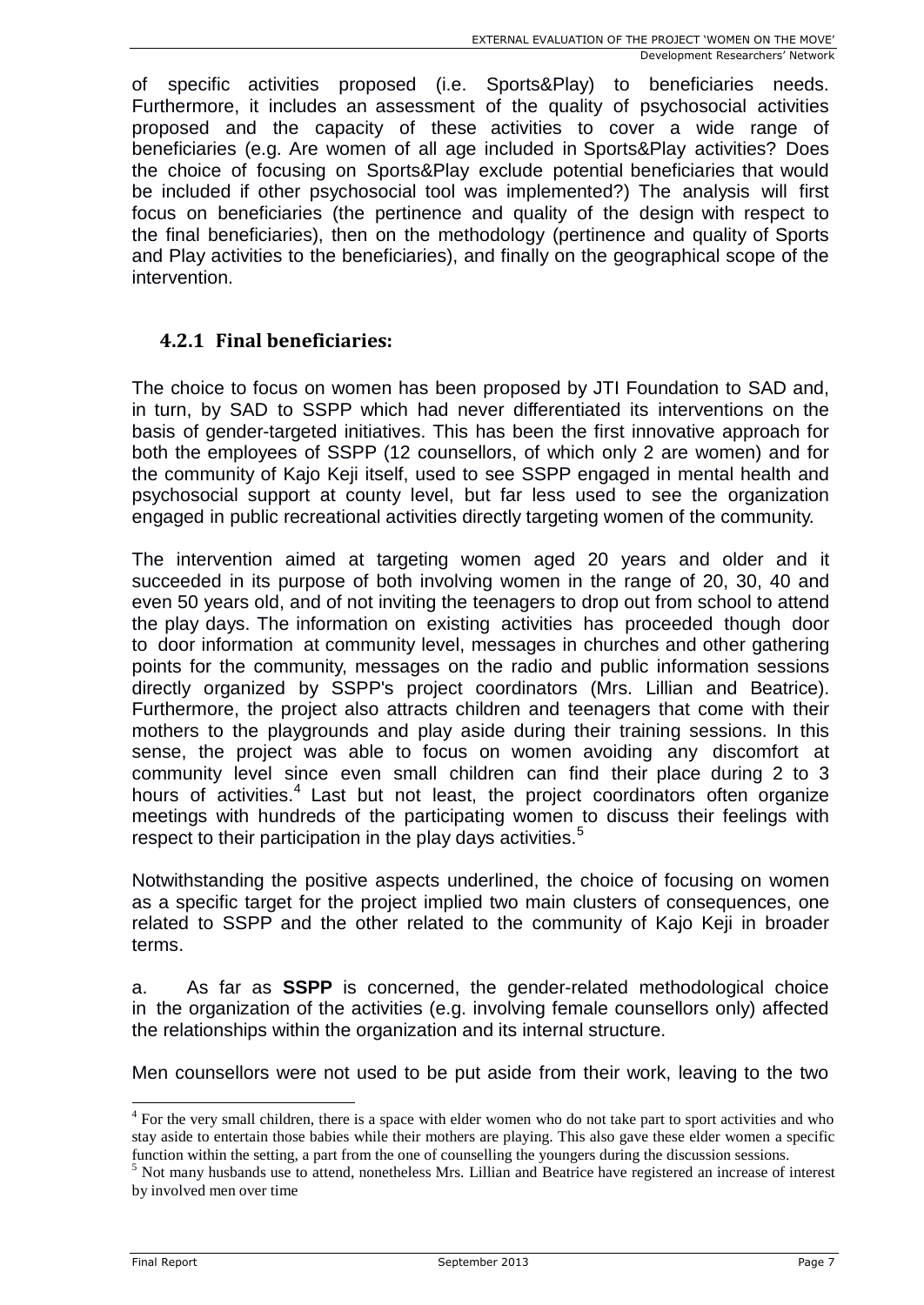female colleagues, the management and the coordination of the project. In addition, men counsellors working for SSPP were not used to see psychosocial paraprofessionals and staff employed by the Department of Gender and Social Welfare at county level as a part of the team. Having said that, the introduction of the women coaches trained by SAD a n d supervised by women counsellors (Mrs Lillian and Beatrice) was seen by the men as a loss of power (and as an increasing competition).

On the other hand, all interviewed women underlined the relevance of having a women-led environment and a space where they can freely exchange their ideas. Women coaches acknowledged the importance of participating in a learning process in order to understand how to treat and approach distressed and traumatized women. They claimed this privileged role of observer, alleging that they would refer to SSPP counsellors only traumatized or in need for psychosocial support women. As we will comment later on, there is an emerging query for the introduction of men as second beneficiary group, and for the introduction of a closer supervision on the work of the coaches done by the SSPP men counsellor. Also, at management level, as a mean of involvement of all SSPP staff into the project, even if only 3 representatives are formally included (i.e. Mr Kenneth Godi, and Mrs. Lillian and Beatrice) all counsellors have been invited to the planning phase of WOMEN ON THE MOVE's activities, and they are regularly invited to the monthly meetings for the supervision of the coaches, led by Mrs. Lillian and Mrs. Beatrice.

b. As far as the consequences at **community** level are concerned, three main points should be borne in mind.

**Challenge**: The community of Kajo Keji was new to gender-selective initiatives and it responded very positively notwithstanding many contradictory aspects involved, such as the need for women to take care of their children and families, to work in the field to harvest or dig land, to stay home and please their husbands, to avoid loss of time in un-productive activities such as recreational or sport activities, to avoid chatting and gossiping with other women, to obey to their husbands, among others. The challenge was to convince women (and their husbands) to take part in the activity aimed at building trust among them, to gather them and help them cope with their negative emotions, physical discomfort and behavioral changes, especially when due to domestic violence or other traumatic stresses or events.

**Strengths**: The main strength of the project, while selecting the target, has been SSPP's reputation both at institutional and grass root level. The community has reacted positively to this innovation most of all thanks to the prestige of SSPP and its ability to also involve other targets (such as men and, most of all, children and kids) in collateral initiatives.

**Obstacle**: Women are traditionally considered as "producers" (of food and of children) and they see themselves as being so, therefore it has been (and still is) extremely difficult to engage them in activities that are not directly linked with production of benefit (economically speaking) for their family. The issue is tackled through distribution of small products (washing soap, glucose mono-dose bags, biscuits, etc.) once a week after Sport&Play activities but it seems that this is still not enough, since all interviewed women, both from the target group and from the beneficiaries (and most of the men interviewed, from SSPP, State agencies, community leaders, etc) underlined the need to include income generating activities among those practiced by women during the playtime.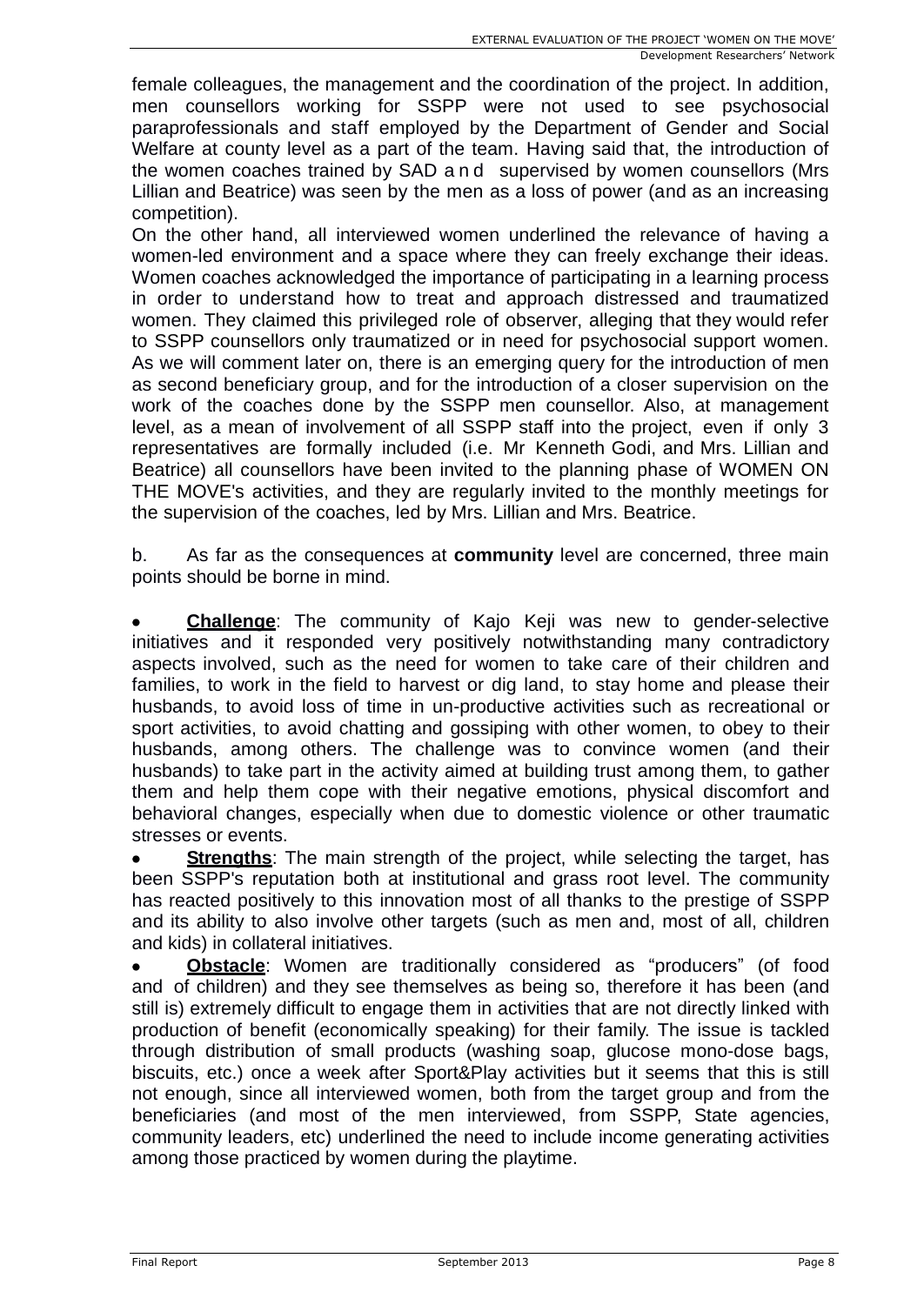### **4.2.2 Methodology:**

As commented by SAD in the inception report, the assumption underneath the intervention is that Sport&Play activities would have positive effects on the quality of life of distressed women in South Sudan who mainly suffer due to negative emotions, physical discomfort and behavioral changes. SSPP, which has a solid background in psychological support, agreed to jointly adapt and introduce/implement the intervention in Kajo Keji.Sport&Play activities were seen as very attractive, "non- intrusive", "massive" and cost-effective since SSPP does not depend on the availability of psychologists or highly skilled paraprofessionals. Furthermore, SSPP has already had experience in using sport and recreational activity as a tool for preventing violence and for building community trust amongchildren and youth in Kajo Keji. The new approach introduced by SAD has been to target specifically adult women aged 20 years and more.

Here lays one of the most critical points for the evaluation: assessing whether the use of such a methodology, extremely effective with children and teenagers, would be justified with a beneficiary group of adult women. In this aspect, it would have been extremely important to have access to the data of the baseline study and the post intervention study which instead are still not ready.<sup>6</sup>

The field visit could assess a sound and genuine interest of the women performing sport activities who see these activitiesas a mean of personal well-being, of network building, of relax and amusement, and who see the playground as a space for discussion of behaviors taken from the playground and applied in their daily lives. Based on observation and deep exchange of information with all relevant stakeholders on the field, the evaluation visit confirmed that the use of sport & playbased intervention is effective in tackling the psychosocial challenges that women face. Amongst the many tools at disposal of psychosocial support, in line with the IASC Guidelines on Mental Health and Psychosocial Support in Emergency Settings. However, the following reflections do not imply that sports and play are the only and the most appropriate activities to deal with the physical and psychosocial symptoms stated by the group of interviewed women during the feasibility phase.

This positive assessment is based upon six (6) main considerations:

Sports&Play activities represent a social and cultural innovation for the women targeted by the project. Grown up in conflict and post conflict situations, used to resettle many time in their life (as refugees and as returnees), these women were not used to engage in any kind of recreational activities, not to mention sport and play activities traditionally pertaining to men.<sup>7</sup> Breaking such "taboo" through the project the women of Kajo Keji were able to "move" forward and hopefully generate a positive social change in their community. Moreover, in each playground, together with Sport&Play activities there is always a group of women who perform traditional dances, attracting people from the community and composing a peaceful framework where some women play, some other take care of the children, and some other dance and sing. $8$ 

Beneficiary women work the majority of their time in the field, therefore they

 $6$  At the time of the evaluation, the last questionnaires for the post intervention study were still under collection and analysis at local level and they had still not been sent to SAD

 $<sup>7</sup>$  Traditional belief in the area is that physical exercises with legs will cause the loss of virginity.</sup>

<sup>&</sup>lt;sup>8</sup> The inclusion of traditional dances has been strongly recommended by public institution involved in the inception phase. SSPP followed the advise and, in general, women seem to vastly appreciate the variety of activities proposed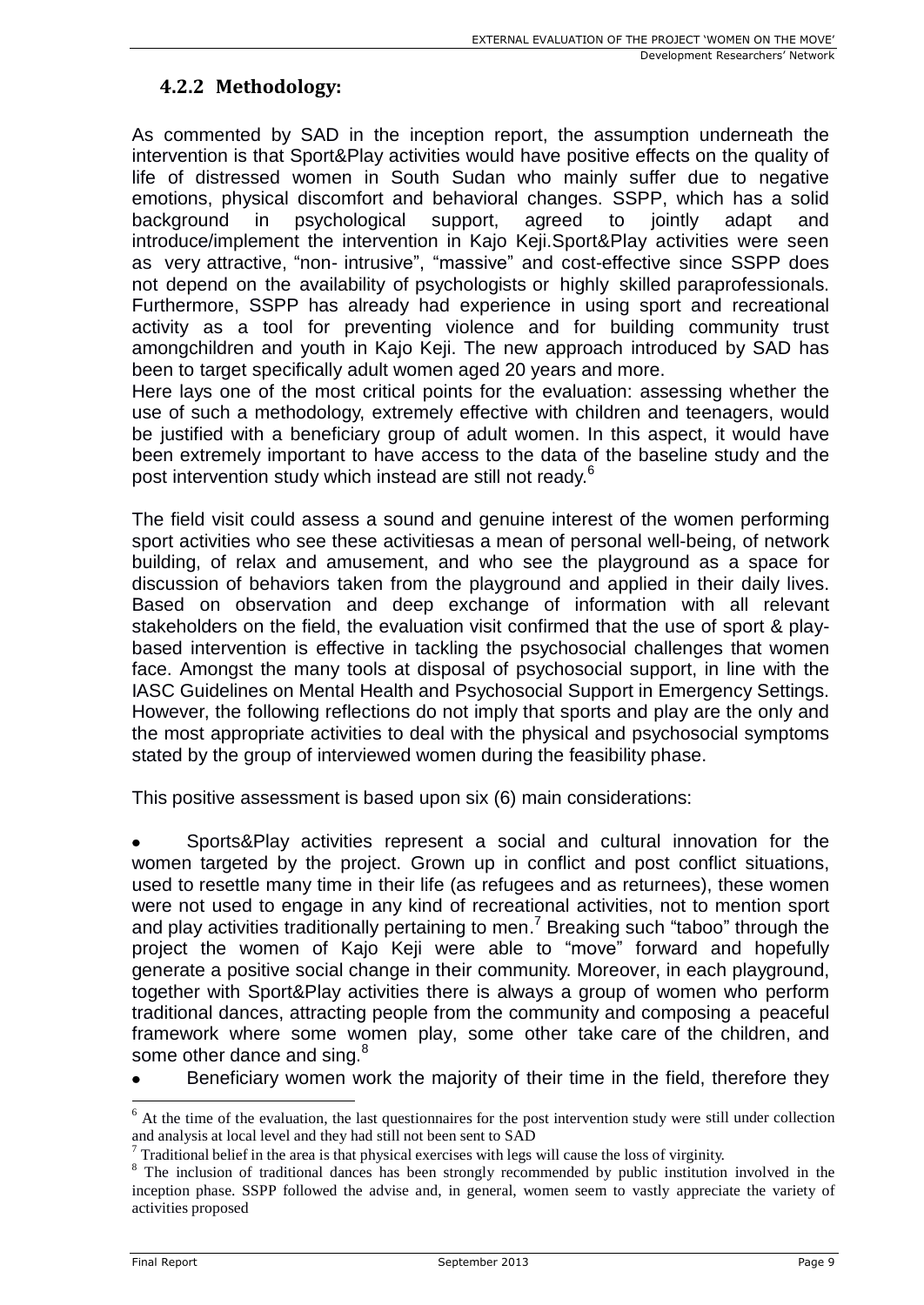get **physical benefit** from sport activities that stretch and relax their muscles, correcting very painful positions acquired during digging and harvesting seasons;

Beneficiary women who recently resettled in Kajo Keji (from 2005 to 2011) have a serious need to **build trust, build group relations** and expand their support **network.** The project methodology of using non competitive team activities (as opposed to other possible individual or competitive type of recreational/psychosocial activities) was therefore extremely relevant in addressing this need. Particularly, stimulating the sense of belonging to the group at large –for instance through wearing the same uniform- positively influenced the ability of the women to create a safe relational environment in which it was possible to share experiences and ask for support;

Beneficiary women most of all need to be empowered and it seemed to the evaluator that through sport (i.e. one activity they barely never carried out before the project came in) they are building the necessary self confidence and recognition of one's skills that is necessary to the empowerment process. The main and outstanding visible effect in this regard is the **use/organization of their own time**;

Sports&Play activities successfully integrated **traditional cultural activities** - such as dancing and music- with new sports and games;

Last but not least, beneficiary women are used to *instrumental relations* where they are considered as means of production. The playground is a space where they do not do any *useful* activity that will result in a possible gain, but they **work on their own well-being** as a milestone for the well-being of their own families. This last consideration (performing activities that do not bring economic advantages to their families) is the most critical one. Discussion fill follow in the next paragraph.

Sports&Play activities put all the women at the same level, with no social and class differences, which is something quite new for Kajo Keji, after the completion of the resettlement. All participating women and coaches reported positive feelings of spending time and sharing experiences together with socially different women with whom they would not have the possibility to meet and speak. Sports&Play made women equal by leveling social differences.

#### **4.2.3 Limits of the methodology and choice of the final beneficiaries**

Notwithstanding the positive assessment of the methodology of intervention chosen by SAD and SSPP, there are some critical points to be underlined.

The drop-out rate registered since the beginning of activities was not high and fairly ordinary due to domestic duties of women and distance from the playground. However, the inclusion of activities that are perceived more useful for the whole family (i.e. activities that bring *something* to the children), might guarantee a more regular attendance of women.

Being domestic violence the most commonly reported source of distress, there is a need to increase preventive activities also including men, such as information/discussion panels. The need to introduce some activities which would include men has been raised not only by SSPP counsellors but also by the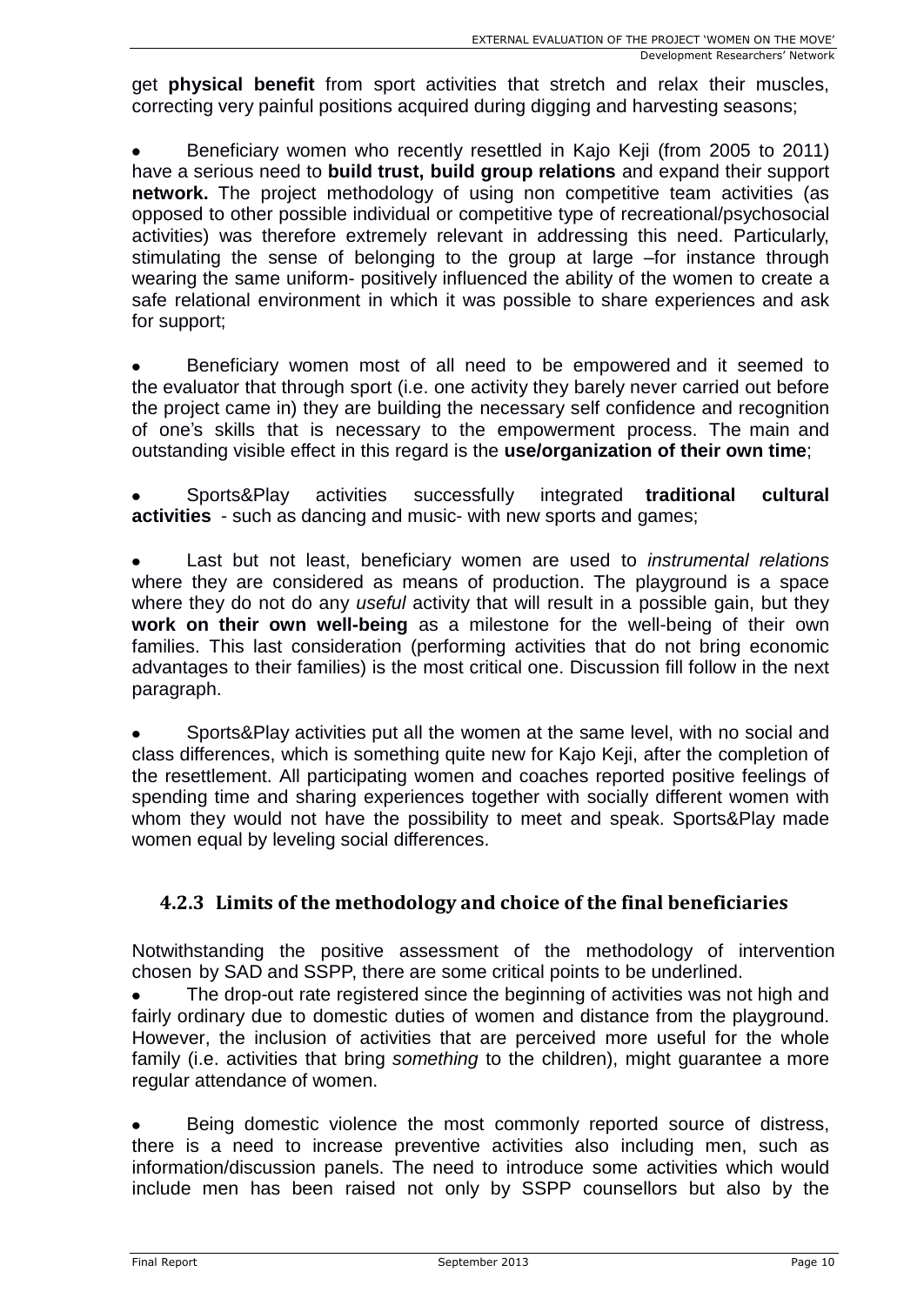authorities (at local and county level).

Notwithstanding the ability of coaches to prevent, mobilize and approach distressed women, there is still a lack of specific tools to address emerging problems such as women alcoholism, the spread of HIV/AIDS, early pregnancies, and others that are, on the contrary, serious and quickly spreading. More intensive training (possibly led by local people such as SSPP trainers) should focus on these problems, how to attempt to address them through group psychosocial intervention such as sports and play or other activities and how to identify and refer women in need of specialised support. In addition, the international trainings have been organized only for coaches, whereas some thematic should also be discussed in depth with beneficiary women (such as reproductive health, SGBV, early pregnancies, etc.).

The number of coaches per playground should be increased in order to boost the mobilization at village level and in order to involve all women living in faraway villages.

Until now, the economic empowerment of women has not been taken into account although the majority of conflicts seem to be generated by the extreme poverty condition that they experience. As a consequence, both beneficiary women, target group, community leaders and even institution, feel a discomfort in carrying out activities that do not bring anything to their families. Therefore, the point of including other activities such as knitting, tailoring, embroidery, and even of introducing small loans schemes in order for WOMEN ON THE MOVE beneficiaries to get a visible and concrete benefit out of the participation to the project, has been strongly explored.

Furthermore, the project has been designed to work in a limited space, mainly due to the need of supervision by Mrs. Lillian and Beatrice and due to weekly planning to be conducted at the SSPP compound. Judging by the structure of the project, it is difficult to imagine a broad expansion of the intervention to the whole bomas and payams at county level, even though it would have been fair and equally important to do so.

#### **4.2.4 Geographical scope:**

WOMEN ON THE MOVE is a pilot project implemented in a restricted ray of action covering a small number of villages and only two bomas within Kajo Keji county. The success of the pilot intervention possibly depends on this limited scope and, furthermore, on the capacity of SSPP to regularly monitor the activities not only through the attendance sheet and activity diaries filled in by each couple of coaches active at playground level<sup>9</sup>, but also through field visits performed weekly by SSPP project coordination team, and with intense supervision and exchanges with the coaches.

Broadening the scope of the project is a priority underlined both by the target group, the final beneficiaries and the authorities at all levels. For this purpose, only a small scale expansion should be envisaged in order to keep the same level of monitoring, coordination and experience sharing among different

<sup>&</sup>lt;sup>9</sup> Further description will follow at point 3a.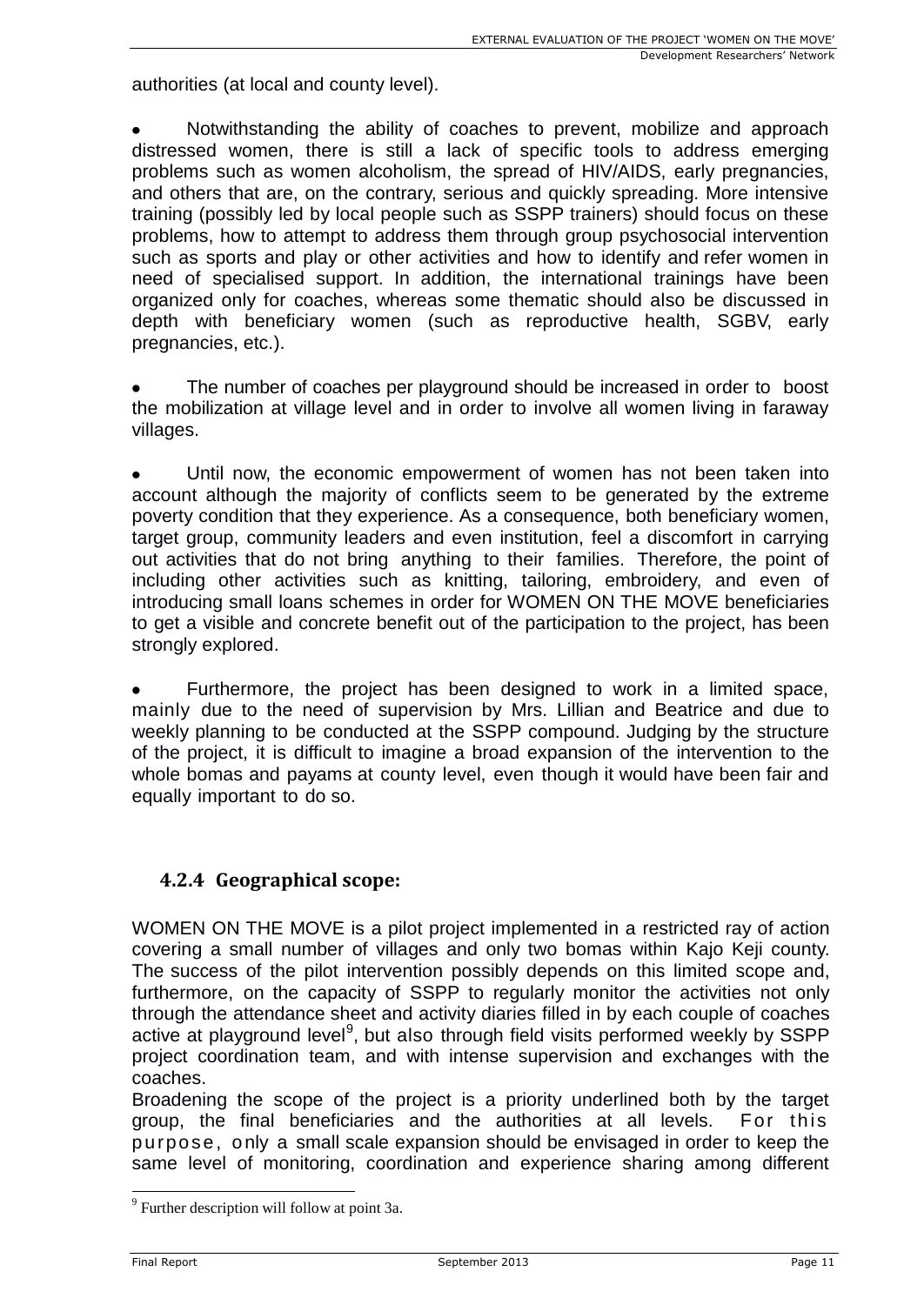playgrounds. A good solution could be to enlarge the geographical scope gradually (with assessment phases after each enlargement), while at the same time training more coaches and refreshing/deepening the psychosocial support component of the training for the already enrolled ones. This in order to allow a peer to peer monitoring and coordination for the future of the project.

## *4.3 Analysis of the efficiency*

Being an end-of-project evaluation the analysis of efficiency was mainly carried out in order to understand the effectiveness of the project mechanisms and processes, in order to draw lessons and recommendations for future implementation.

**Management mechanisms**: the joint management by SAD and SSPP led to the achievement of WOMEN ON THE MOVE goals with high quality standards but it has also led to a very intense investment in training conducted by international experts, often at high costs.<sup>10</sup> The international trainers, however, have been very much appreciated by both the target groups and SSPP staff, in particular Mrs Dokas, Kenyan expert in Sports&Play activities. As far as internal management is concerned, a very good coordination system has been established both between SAD and SSPP, and between SSPP director and SSPP

project coordination (Mrs. Lillian and Beatrice). This was done in order to efficiently plan, execute and monitor project activities such as playground activities, the logistics for the international trainings, the organization of celebration and special events with beneficiary women, monthly focus groups with coaches and monthly work plan with SSPP counsellors, etc.

At SSPP level, the coordination team<sup>11</sup> uses specific tools for project monitoring introduced by SAD, such as a monthly work plan and a correspondent costs' sheet. This is made to ensure the respect of the work plan and of the budget for each activity.

At field level, the project coordination follows the coaches in their weekly activities through the filling in of a weekly session plan, an activity diary, and an attendance sheet per playground per play day. These documents are then analysed by the coordination team and the data are inserted on an excel matrix to be sent to SAD periodically as a mean of further coordination between the two implementing bodies. Also, in case of any referral of specific cases from the coaches to the SSPP counsellors, this is reported to SAD, in order to ensure the quality of the psychosocial intervention.

a) **Visibility and communication**: The visibility of the WOMEN ON THE MOVE 12 , cannot be considered "*per se*" but as a mean to contribute to raise awareness and the need to improve the quality of women's life through sports and play activities. This visibility is further enhanced due to the popularity of both the coaches and of the women on the move themselves who, during the activities, wear very characteristic, red uniforms<sup>13</sup>; due to many references made to the project in local and national radio stations and finally due to the attention given to

<sup>&</sup>lt;sup>10</sup> Discussion will follow at point c

<sup>&</sup>lt;sup>11</sup> Mrs. Lillian and Beatrice

 $12$  Visibility is given to the project and not as much to SAD nor SSPP. Nonetheless, the community clearly understands that SSPP is just one of the partners and that there is a *sponsor* from Switzerland, i.e. SAD.

 $13$  On the uniform, it is important to note that their design should be reviewed in order to better cover the legs of women, and that they should include a bra and a pair of football boots.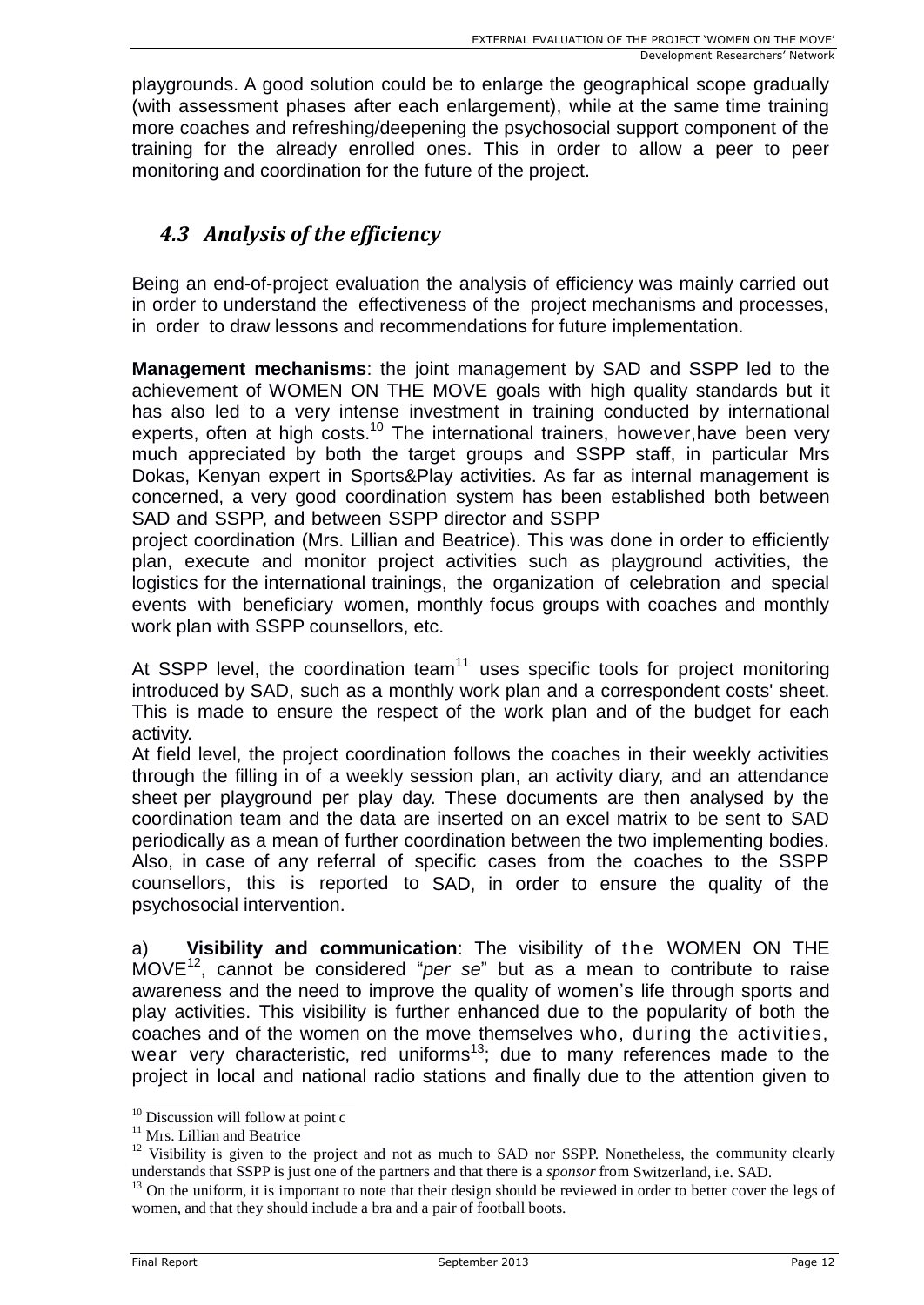the project in the national television. Furthermore, visibility is ensured through the participation of the group of women to the local events and celebrations (Women day, Breastfeeding day, National day, etc).

b) **Efficiency of resources allocation**: The analysis of cost/benefit ratio is one of the main critical points of the WOMEN ON THE MOVE because of the slightly unbalanced division between SAD and SSPP of both budget and responsibilities. It seems, indeed, that up to now the ownership of the project is in the hands of SAD even though SSPP has its own role and space in the logistics of activities implementation. For example, SSPP is in charge of both sports and play activities, including follow-up of coaches' activities and their coordination, a part of psychological support to women with specific needs that might arise during the activities; whereas SAD is mainly in charge of the trainings. Both organizations, however, are in charge of the elaboration of the studies: SSPP and the coaches deal with the distribution and compilation of the questionnaires, with the focus groups (4 groups of 9 women each) and the 20 individual interviews; whereas SAD is dealing with the analysis and the writing of the studies, apart from the elaboration of the manual. For the future, a more balanced utilization of resources could be guaranteed through the use of already trained professionals (such as some of the coaches who proved to be extremely good in sports or in approaching/mobilizing distressed women) to train new coaches. This would not only balance the use of resources but also further empower existing coaches and become a positive example/incentive for women/possible beneficiaries.<sup>14</sup>

## *4.4 Analysis of the effectiveness:*

Effectiveness has been at the centre of the evaluation analysis, in order to appreciate the capacity of WOMEN ON THE MOVE to achieve positive outcomes and to reach its goals. As it has already been underlined in previous chapters, the project positively achieved its results and vastly contributed to improve the wellbeing of beneficiary women thanks to its activities.

One of the main outcomes of the project is the training of 15 women coaches that are not only acting as community mobiliser examples of women's empowerment, but who are themselves pioneers of a positive message: women need to feel good, their well-being is important to the community and their time is not only to be devoted to production but also to activities that aim at making women feel physically and psychologically better.

The quality and duration of trainings has also been reported as extremely appropriate, especially in relation to sport and approach to trauma. However, the evaluator did not have access to training materials and could only use rough description of the objectives and topics dealt with during the three sessions, including methodology used by the different trainers. At present, it is relevant to say that both beneficiaries, SSPP counsellors and senior managers are extremely positive with respect to the knowledge acquired and to the methodology applied by the expat trainers.

Probably, a more intensive on-the-job training on project management and budget management would have been necessary in order to strengthen SSPP capacities. We will come back to this point in the internal management section (point 6) and in

<sup>&</sup>lt;sup>14</sup> Coach Florence (Palyground Ebenezer) could be an example here. She is a school drop out with serious traumas behind, who benefited from the Kaetp playground in the past. She was identified as possible coach by Josephine Pony (coach ar Kaetp), substituted Agnès when she got pregnant and withdrew from the project. She is broadly considered as a strong incentive for women of her playground to get engaged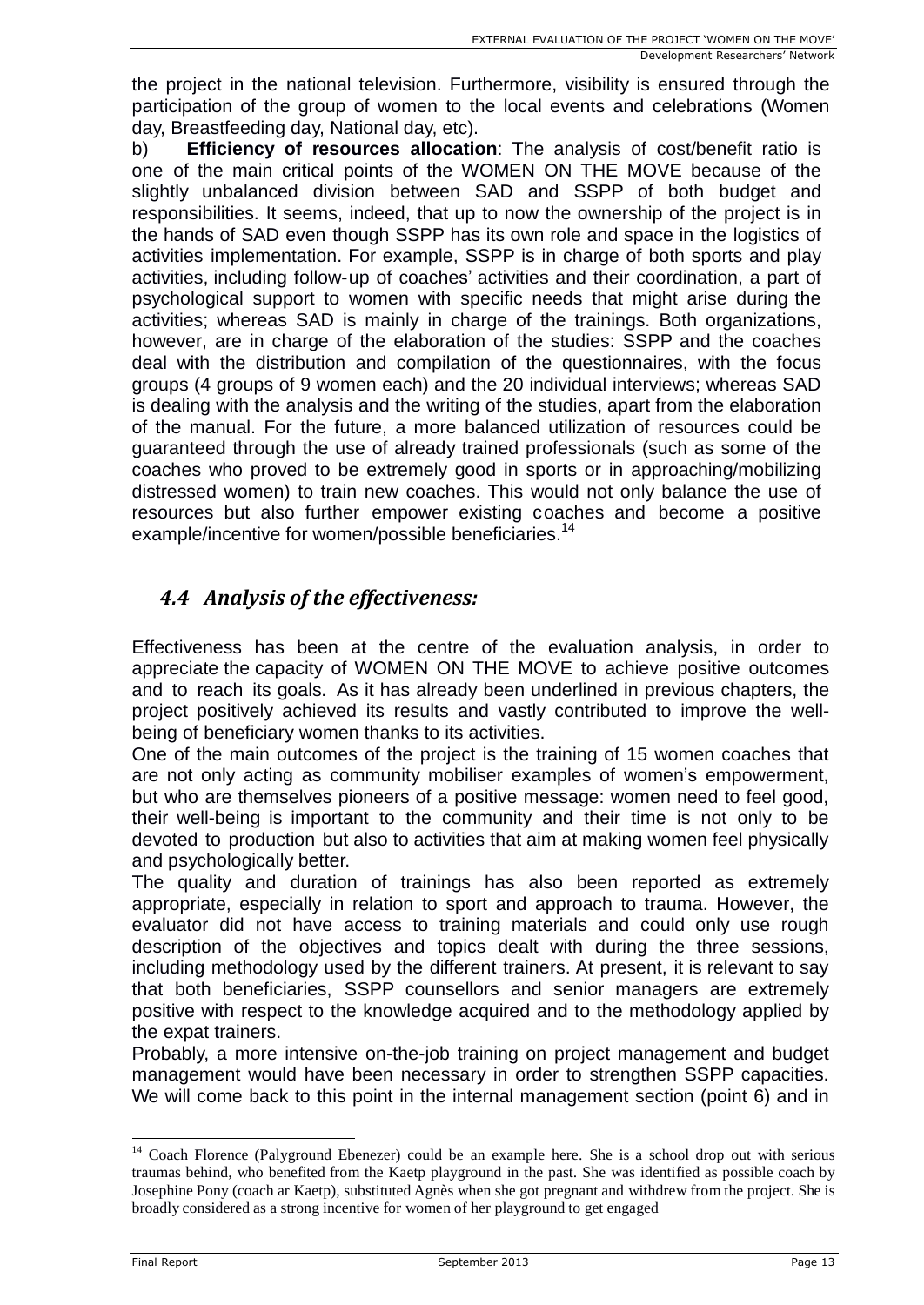the recommendations (point 7).

The second essential outcome is the involvement of final beneficiaries and the improvement of their quality of life. In broad terms, the result has been achieved thanks to the quality of activities carried out and their regularity. Nonetheless, there are no quantitative indicators – due to the lack of baseline and post intervention studies that can prove or not the observation made by the evaluator – that can justify this improvement as far as the psychic and emotional spheres are concerned. This evaluation has been carried out after the analysis of data from the baseline and post-intervention studies. As far as coaches are concerned, it did not occur that they did not attend the playground activities<sup>15</sup>, that women have participated in and nothing has been organized with them, that women have raised issues that have not been subsequently discussed with the coaches, and/or with SSPP counsellors.

In this respect, a critical point concerns the capacity of the project to reach the most vulnerable women in the involved bomas and villages since there are issues related to domestic duties, distance from the playgrounds, dependency on men's decisions that are not directly related to the possibility of a one-year project to provide solution for. However, it has been generally noted that also women that do not attend playground activities are aware of their existence, that they have gone to watch games and dances at least once and that they would like to attend if there were no obstacles. No one has reported a lack of interest in the proposed activities, the drop out has been reasonably low and, most of the time, related to the seasonal duties of women (harvest period, digging period etc.).

A part of the playground and discussion activities, the interviews and the participation to the focus groups have been perceived as a moment for sharing experiences, a possibility to gather in groups and to strengthen inter-community relations.

Furthermore, all interviewed stakeholders and institutional representatives have recognized the role of SSPP and the Women on the Move as the only interventions currently in place to benefit distressed and often abused women. Despite this recognition and interest in the activities, with an institutional endorsement, it seems that there is no room for internalization by the government (at county level), due to the budget constraints.

Nonetheless, SSPP and the coaches of WOMEN ON THE MOVE are more and more recognized, both by the population and by the institution as reference points for cases of distressed and traumatized women and as a reference when it comes to public discussion on gender-related issues. An improvement that has been asked by all interviewed stakeholders regards the expansion of project activities both in terms of geographical areas to be covered within the 2 bomas already involved, and out of these bomas within the involved payams, and in terms of expansion of activities. There is a common understanding that, being poverty one of the main reasons for women condition and for men violence against them<sup>16</sup>, women's empowerment would need an intervention also as regards the economic independence of women.

<sup>&</sup>lt;sup>15</sup> It has been reported of only one case, Mrs. Agnès of Ebenezer playground, who was not regular while pregnant. Mrs. Agnès is a fonctionnaire of the Department of Gender and Social Welfare at county level and is now willing to retake activities should the opportunity arise. During this *pilot* year her participation to the activities was not regular, she has been solicited to improve her performances and eventually she withdrew from the project and left the space to coach Florence.

<sup>&</sup>lt;sup>16</sup> It is widely reported that fights between men and women are mainly due to request for money to pay school fees and dresses for children. By improving the independence of the women it would be probably possible to help them reduce this occurrences. Nonetheless, it is extremely rare for the women to have bank accounts in the newly opened Equity bank in Kajo Keji. Therefore, their vulnerability will still be very high unless they do own the money they could gain through small art craft selling etc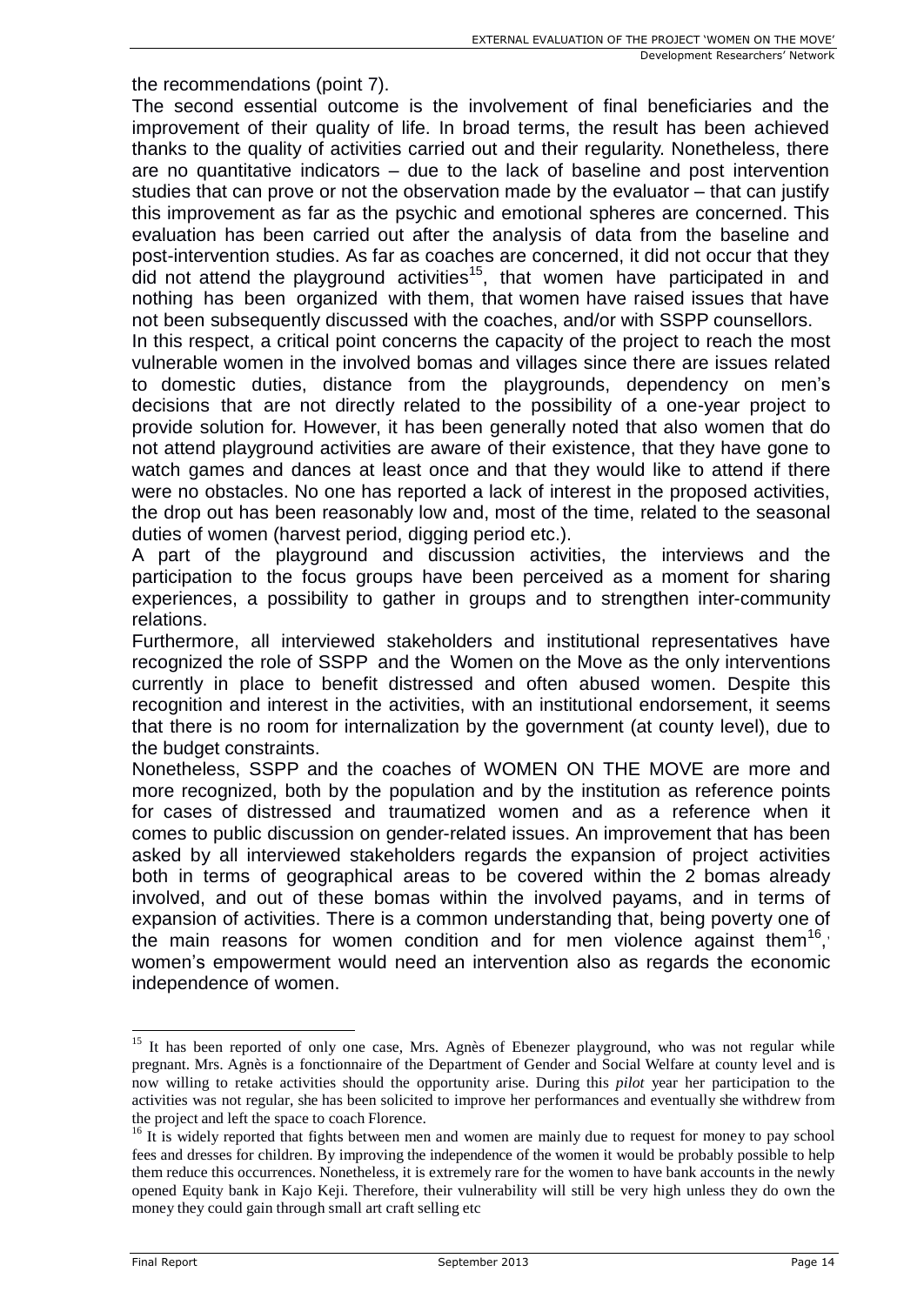## *4.5 Analysis of the Impact*

The last criterion covers evaluation questions addressing the higher levels of the intervention logic, linking outcomes to long-term goals, considering intended and unintended effects as well as positive and negative impacts. As already mentioned, the lack of data from the baseline study and from the post-intervention analysis prevent us from complete analysis of the use of sports and play intervention as a mean to reduce stress and trauma of Kajo Keji women. Nonetheless, as anticipated, the observation and assessment made during the evaluation field visit allow for some considerations.

In synthesis, the evaluation visit assessed the main positive impact related to the empowerment of women (not only beneficiaries but also coaches and SSPP coordinators).

SSPP: The very immediate impact is the empowerment of SSPP female members (i.e. Mrs. Lillian and Beatrice) who have been involved in the coordination and monitoring of the project for the first time. This opportunity increased their skills and capacities, and allowed coaches (and even final beneficiaries) to set an example to be followed. As far as Mrs. Beatrice is concerned, the project gave her the first opportunity to deal with managerial tasks and proved she is not only a qualified counsellor but also a good mobilizer and supervisor. Whereas Mrs. Lillian has been already trained in management before (even though she has limits that would need to be overcome in the future if a scaling up of the project is to be implemented), Mrs. Beatrice has been exposed for the first time to the planning and decision meeting hold by the senior management team.

SSPP and the COACHES: Both the baseline and the post-intervention analysis included a strong effort by SSPP, not only in terms of distribution and completion of questionnaires (300) but also for the reporting of data to SAD, to ensure confidentiality for the interviewed women; the organization of focus groups (4 composed by 9 women each) and qualitative interviews (5 women per playground)

with selected groups of beneficiary women, involving not only SSPP coordination team but also coaches that have been trained in basic skills for conducing focus groups and qualitative interviews.<sup>17</sup> In consequence, the whole process of conducing the two studies (even though the proper analysis of data has been done at SAD level), entailed an important process of capacity building (also at management and organizational level) for SSPP coordination team and for the coaches themselves who have been participating in the conceptualization of the evaluation and have been exposed to reasonings that they were confronting for the first time.

The COACHES: The coaches acquired knowledge, skills and space for exploring their own potential (not only in sport and play, but also as advisors, as reference persons to be addressed in case of need or problems and as examples for the women in the community, etc). Particularly, there are some of them who discovered a real talent in advising, and others who developed very strong abilities in training and coaching sports' activities. For the formers, they are 3 in particular, it is advised to invest in their skills also for future expansion of activities from WOMEN ON THE MOVE to other sectors of SSPP. They are a real resource for both the community and the organization.<sup>18</sup>

FINAL BENEFICIARIES: The third relates to the final beneficiaries that reported to have largely benefited from the participation to the project and so did

 $17$  The focus groups and qualitative interviews have been conducted by coaches with women of different playgrounds from those where they act regularly, in order to guarantee even higher confidentiality.

<sup>&</sup>lt;sup>18</sup> An assessment in this sense has been shared with Mr Kenneth Godi, Mrs Lillian and Mrs Beatrice who also recognize the possibility to invest more in these 3 coaches. We prefer not to include their names at this stage.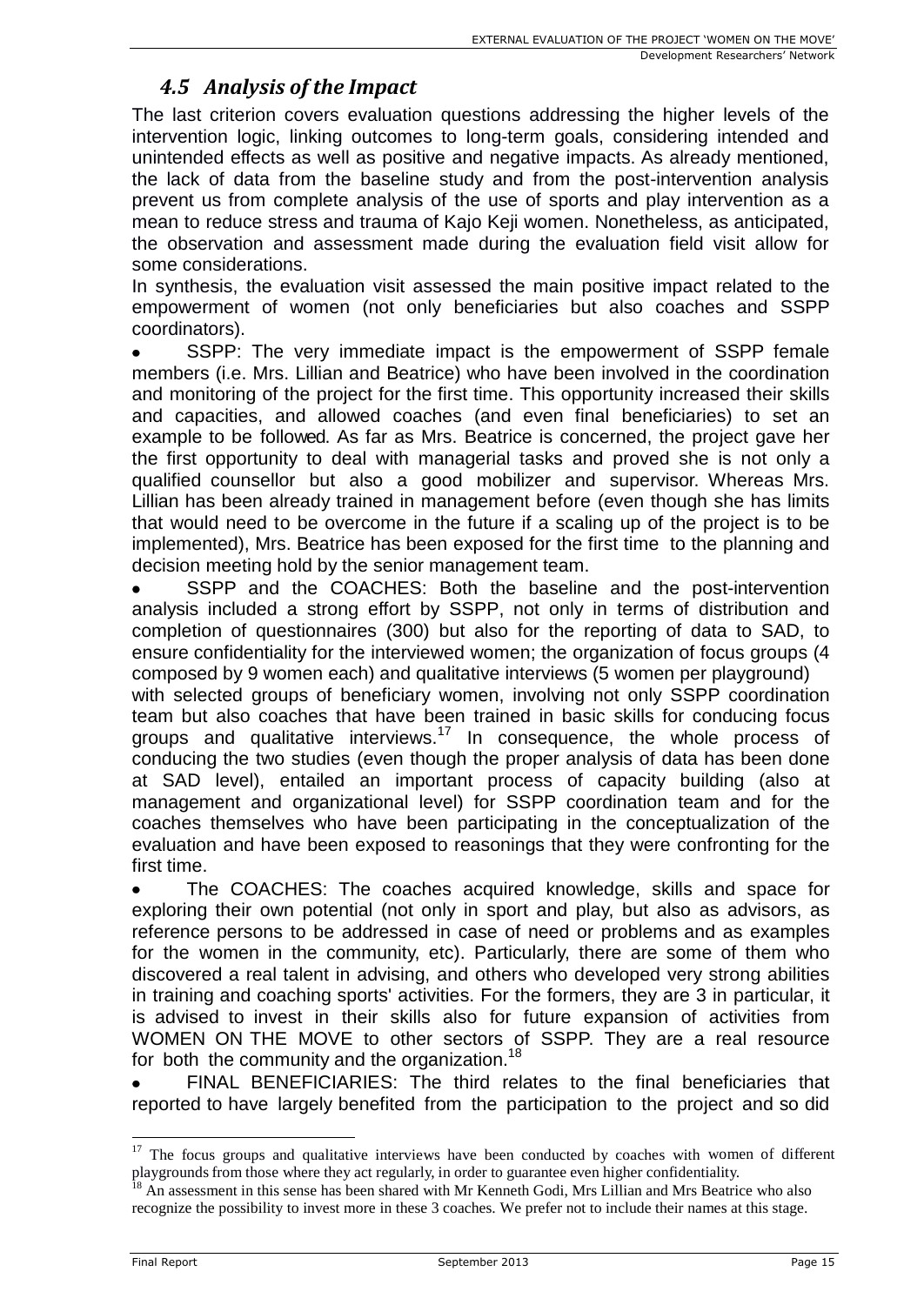their families, since happier and more relaxed mother make happier children;

FINAL BENEFICIARIES: Furthermore, since the playground groups are perceived by participating women as a familiar space, (where women can open themselves and share experiences) coaches can detect problems, such as possible early/forced marriages, and help the mother to denounce to the Boma/Payam authorities.

COMMUNITY AT LARGE: Through the project the whole community started a (slow and complex) process of acknowledging that women can be other than only producers and domestic workers and that they have potential and skills which can be explored without negatively affecting their families.

As in any activity implemented on the field, there are a set of possibly negative impacts to be taken into account, such as SSPP internal difficulties in dealing with such a selected target thus excluding part of the staff from the performance of psychosocial support activities (which had never occurred before); such as community mistrust with respect to an activity that is only benefiting women and it has no negative consequences on the rest of their families (i.e. particularly on their children, in the sense of enabling women to pay their school fees); or such as possible lack of competencies by coaches to recognize and treat psychological problems of beneficiary women if they do not keep on being refreshed and trained on the approach to stress and trauma.

On the other hand, there is a set of positive (some of which even unattended) impacts that are worth being listed. They are not necessarily related to the choice of the methodology, but rather to the choice of the final beneficiaries and, more broadly, to the introduction of psychosocial group interventions in Kajo Keji, where nothing of this kind has been implemented before.

The coaches are almost all employed by the Social or the Education Offices at Payam and County level, or they are primary and secondary teachers that were allowed by their directors to take part in the activities, since they have seen in the project a possibility to train and capacitate their official at zero costs on very relevant issues;

Since the coaches are almost all employed by the public sector, their participation in the project means an even stronger endorsement at institutional level which might further strengthen the links with public institution dealing with gender, social, and right protection-related issues;

Since the coaches are almost all employed by the public sector, they have their own visibility and recognition at grass root level, which automatically benefits the project making it more visible and recognized at community level

Since the majority of beneficiary women work in agriculture (at subsistence level), the introduction of sports activity gave them the space to stretch muscles and distress their minds.

Through the project and most of all through group discussion and monthly meetings with coaches and supervisor, the beneficiary women learnt a whole wording to express their feelings and to describe their problems. They gained selfconfidence and learnt how to express themselves in front of the public and even in front of men.

To sum up, in general terms the project brought a new idea of using the time and skills of the women in Kajo Keji. It served as a gathering space and peaceful environment where they have started to build network, trust and ability to share their traumatic and distressing experiences. It gave women the possibility not only to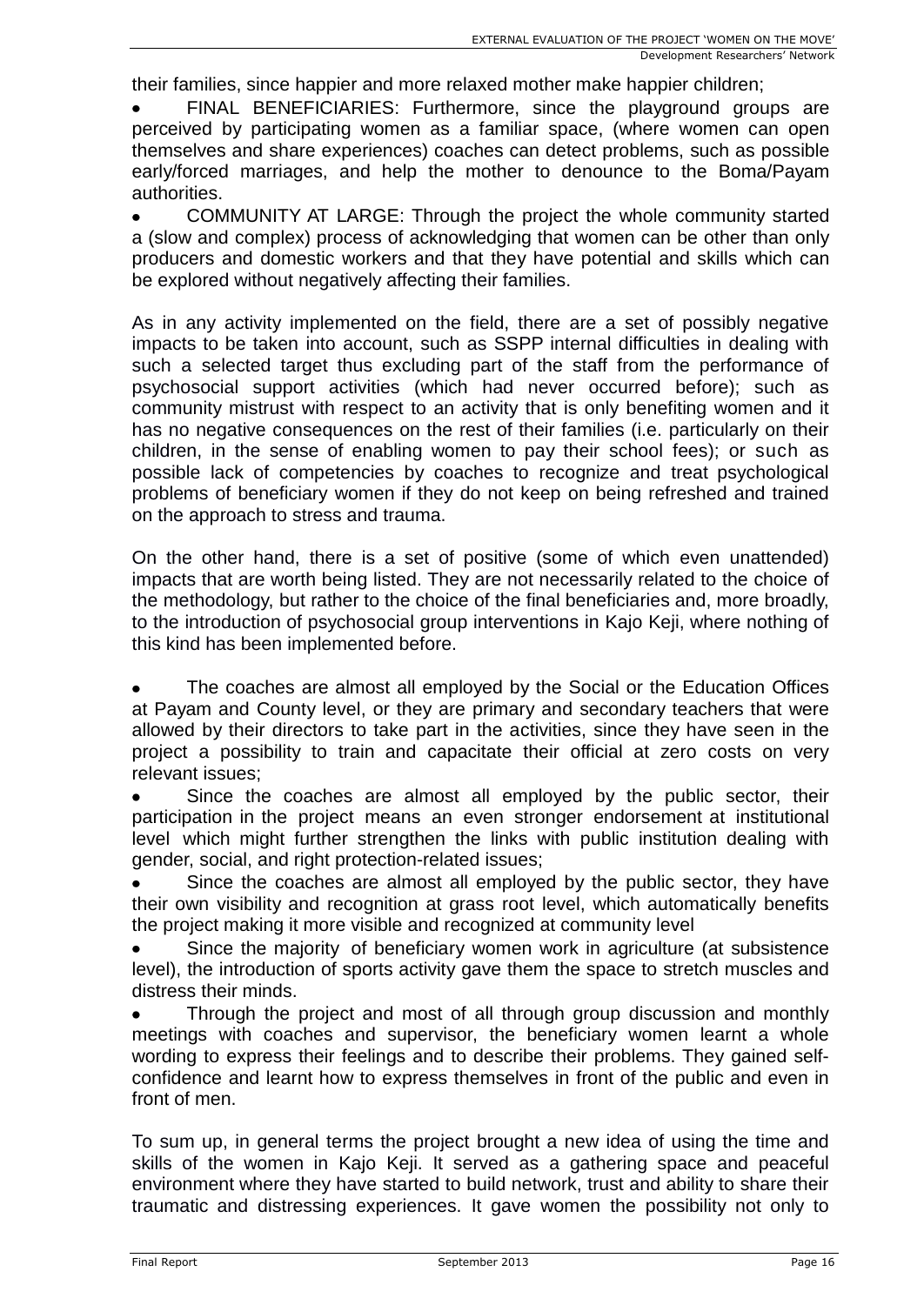experience the joy of being at the centre of attention but also taught them how to care for other women, giving them the possibility to organize their time in such a way to give themselves a space for well-being. It also introduced the idea of observing each others' behaviors and reactions while playing to adapt the learnt/recognized skills to daily life. Finally, it gave the women the sense of belonging to a group and being recognized as positive agents of change.

Nonetheless, some factors impeded the achievement of the outcome for those women who live more difficult family situation (i.e. some husbands prevented their wives from attending playground activities because of the typology of activities performed, some others could not see the economic advantage of their women to attend, others were afraid of the empowerment that could result from the gathering and sharing of ideas...). Most probably, introducing some other traditional activities to sports and play intervention, would further incentive the necessity to be part of the group.

A final consideration on the impact involves the broader context of genderoriented initiative and women's empowerment at Kajo Keji (and South Sudan level). As a matter of fact, WOMEN ON THE MOVE has been a pilot case of genderoriented activities targeting specifically women not only for SSPP but also at county level (someone says at Central Equatoria level or even national level – which seems a bit exaggerated). Since end-2013 though, the British government in collaboration with the South Sudanese government in Juba will start a 6-year project on girl enrollment to schools aimed at fighting the girls' school drop out. Although SSPP is not directly involved in the above mentioned initiative, and it has not played an active role in the elaboration of the project, some of the coaches of the WOMEN ON THE MOVE project are directly involved, as they work in the Education Department at county level. One of them, in particular, will be the person in charge to coordinate the information on girls' enrollment at county level gathering information from each school.<sup>19</sup> Furthermore, there are no doubts that at county level (and at State level) the land is very fertile also thanks to the activities carried out by SSPP in the previous years and particularly with WOMEN ON THE MOVE. Therefore, a possible second phase of the project WOMEN ON THE MOVE will surely support the activities aimed at improving the empowerment and quality of lives of girls and women. Furthermore, as already noted, female coaches are mostly employed by education and social services therefore a second phase of WOMEN ON THE MOVE would be fully in line with government priorities which would directly benefit each other interventions .

## *4.6 Analysis of the Sustainability*

The ambitious aim of the intervention, precisely synthesized in the title of the project "WOMEN ON THE MOVE" and its pilot nature, is by definition very difficult to bring about sustainability. However, the positive impact at the beneficiary and community level described in the previous paragraph is extremely encouraging regarding the change triggered by the Sport&Play activities in the women's life and in the life of their families. Unfortunately, psychosocial changes and relational skills require longer time to consolidate, especially when rooted in the tradition and culture. Therefore, after only one year pilot project it is quite unlikely to expect some

<sup>&</sup>lt;sup>19</sup> Mrs. Josephine Pony. There are no doubts that Mrs Josephine will particularly benefit of the training gained through the project and will, in turn, bring new skills and knowledge to the project thanks to her new responsibility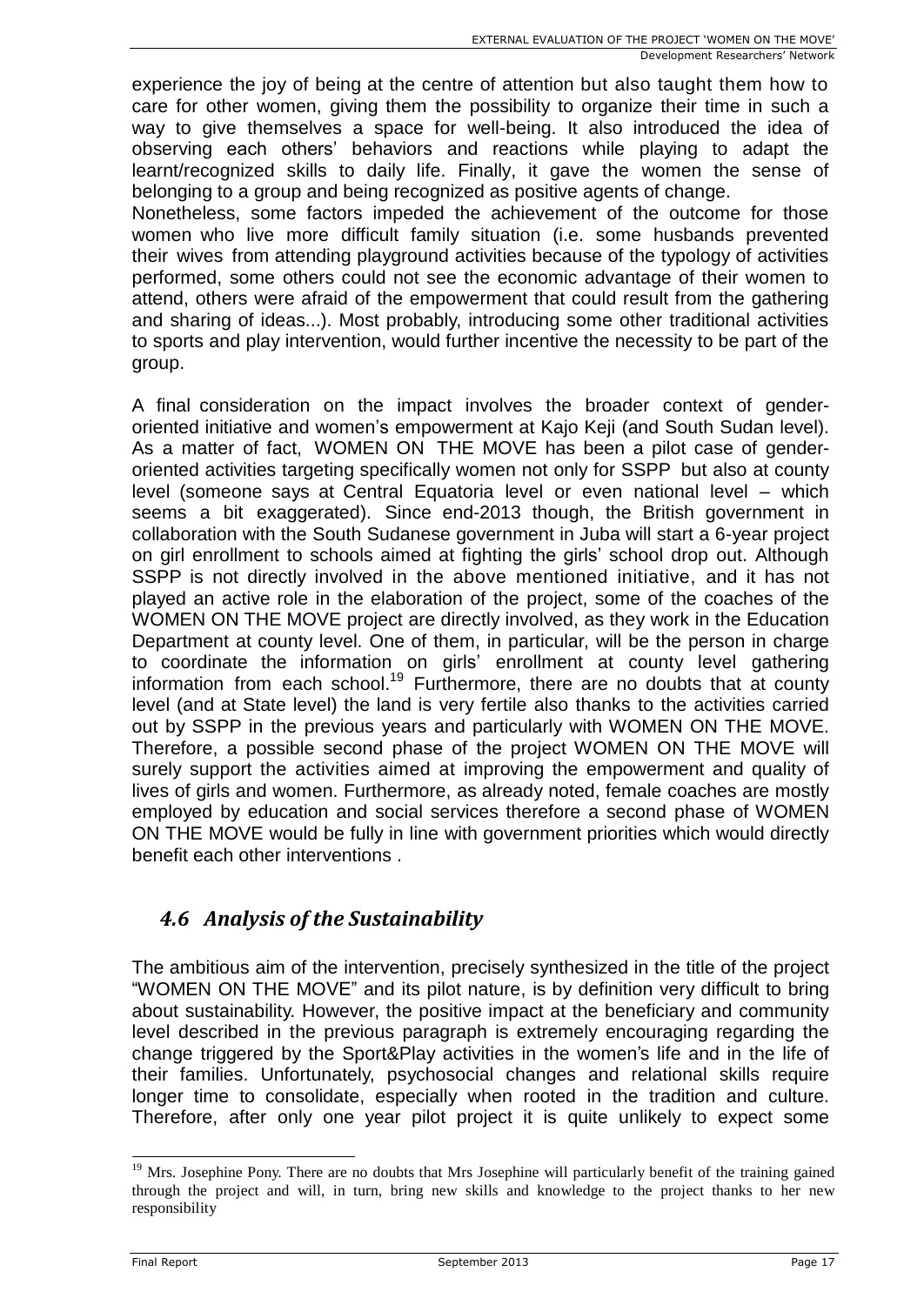sustainability at beneficiary level. Nonetheless, in terms of ingraining mechanisms to maintain the core activity (gathering at playgrounds and spending time together doing physical exercise, and performing some traditional dances and basic theatre plays featuring daily and domestic problems) there are small signs that allow for optimism. Play days activities are likely to be kept, at least by a (small) number of women (both coaches and beneficiaries) who are very much engaged in sports.

In general terms, the intervention already seemed very much rooted in the community but the above mentioned constraints and challenges should be tackled to achieve sustainable results (e.g. need to introduce activities that will be perceived as more useful for the rest of the family; need to involve men at some stage; need to upgrade the psychosocial training for coaches that should be able to tackle domestic violence-related issues more efficiently; need to enlarge the number of coaches in order to reach all villages within the involved bomas, etc).

As far as the benefits are concerned, it seemed that some basic mechanisms of apply main sport skills to life-skills are in place. For the time being, this is still very basic, also due to the approach adopted by most of the coaches. Only few of them (namely Betty, Mary, Josephine and Josephine Modong) are already trained enough to ingrain more complex reasoning with the women. If a follow up and a scaling up of the project is to be financed, it is necessary to invest in a broader and deeper training on psychosocial skills for the coaches, in order to ensure that women are followed and helped to build/empower/develop their own resilience skills. In this sense, monthly meetings with coaches and supervisors to discuss specific topics (i.e. early marriages and pregnancies, school drop out of girls, alcoholism among women, reproductive health in general, etc.) appear to be very useful. More trained coaches would minimize the need for these discussion groups to be coconducted/supervised by SSPP coordination team, and would maximize their impact.

#### *4.7 Assessment of SSPP's management capacities*

#### **4.7.1 History of SSPP and its members**

SSPP is an organization founded in 2007 as CBO with the purpose of providing psychosocial and mental health services and care to victims of war. After a long training period within the UK organization TPO for psychosocial intervention in Uganda camps for South Sudanese refugees. The 12 members (counsellors and trainers), the senior management (4 out of the 12 members), and the board all share the experience of crossing the border to Uganda, being refugees and living in the camps. All SSPP members have been trained in psychosocial intervention and trauma by TPO professionals, particularly Mrs Nancy Baron with whom SSPP Director elaborated the first profile document for the institution of the CBO. Activities in South Sudan started in 1999 as an offspring of TPO Uganda. The same people that were acting at the time as counsellors and psychosocial specialists, gathered in 2004 and founded SSPP<sup>20,</sup> a volunteer association which members were employed in other institutions (mainly public administration and education) as their first job. Therefore, the organization is well placed to carry out standard psychosocial intervention at individual and group level. Particularly, the counselors, who carry out psychosocial support and community mental health

<sup>&</sup>lt;sup>20</sup> Particularly, Mrs. Lillian, Mrs. Beatrice, Mr. Isaias Keny and Kenneth Godi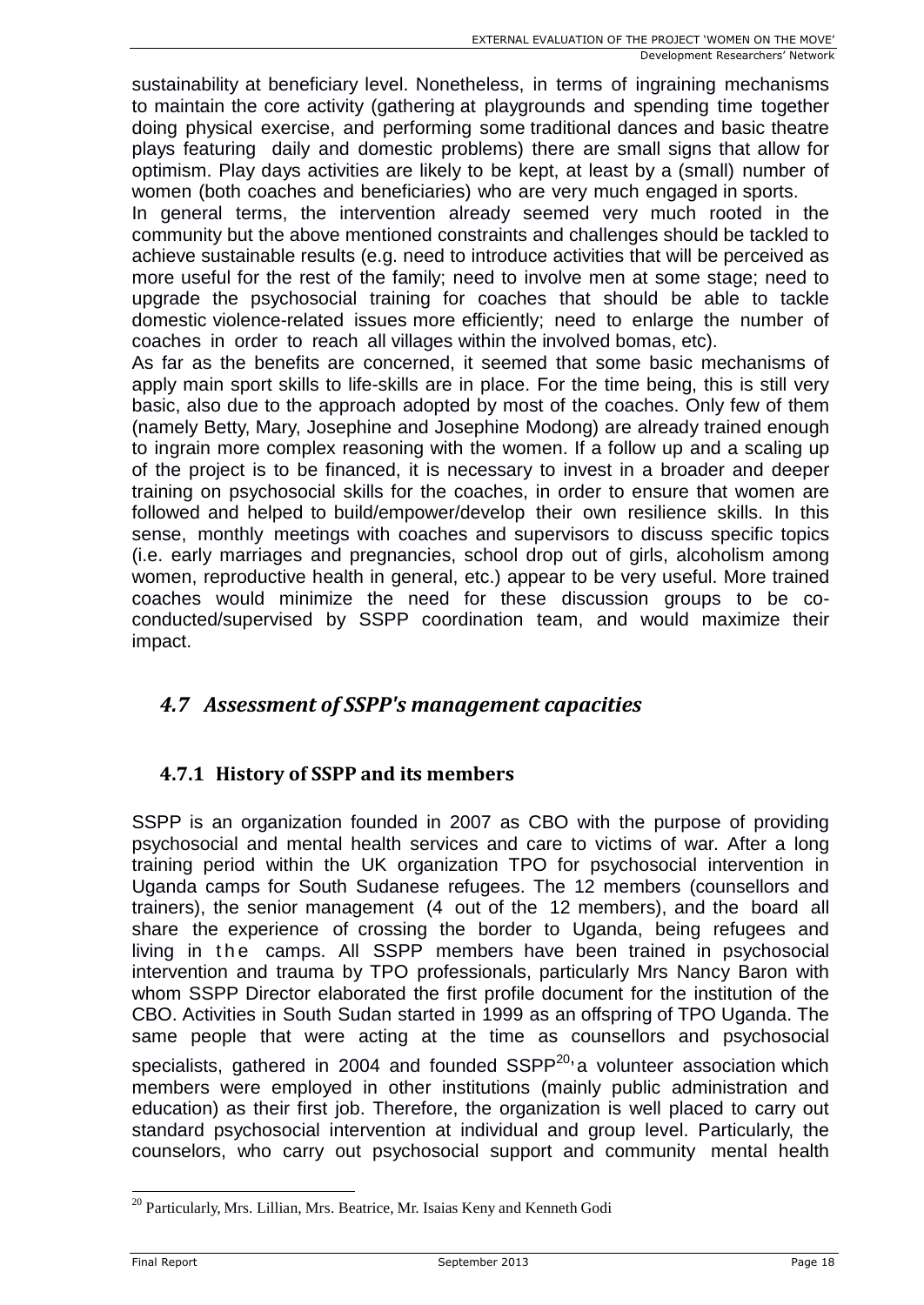awareness activities, follow individual cases detected by themselves, by SSPP volunteers at community level and by community leaders who refer suffering individuals or families to the counsellors. Currently, there are 6 clinics within the county where people with mental health problems are treated and to whom SSPP counsellors provide drugs and follow up. Furthermore, SSPP trainers (only 3 out of the 12 members are capacitated both as counsellors and trainers) provide capacity building for government workers dealing with mental health-related issues.<sup>21</sup> Through WOMEN ON THE MOVE, SSPP also experimented some group intervention that were not in its curriculum before and proved very efficient and capable in the implementation of these kind of activities.

#### SSPP Internal governance

As far as the internal governance is concerned, SSPP is coordinated by a Board of Directors composed of 7 people and directed by Mr. Henri Kala<sup>22</sup>, currently employed as national parliamentary representative for Kajo Keji county. The board has an advisory role, it helps running the organization and it advocates on SSPP's behalf at national level. Also, the second female member of the senior management staff is now in Juba, working as a national parliamentary representative.

The management is ensured by a senior management team composed of Mr Kenneth Godi, the director, Mrs. Lillian, programme coordinator for WOMEN ON THE MOVE and Training programmes, Mr. Isaia Keny, supervisor for Mental Health and Psychosocial interventions at community level and Deputy Director of the CBO, and Mr. Abel, coordinator of activities in the Eastern Equatoria region.

The activities are led by the group of 12 counsellors and trainers that constitute the body of the organization since its constitution. Among them there are only two (2) women, Mrs. Lillian and Mrs. Beatrice. The former is currently the only female member of the senior management team and both a counsellor and a trainer. The latter one is a counsellor who is having her first coordination experience through WOMEN ON THE MOVE.

#### **4.7.2 Management arrangements**

The management team meets once a month<sup>23</sup> to plan activities and discuss emerging issues. Since the beginning of the WOMEN ON THE MOVE, counsellor Mrs. Beatrice joined the management meetings as a vice-coordinator of the project. Mrs. Betti, the accountant of the organization, is also invited to attend when there are economic/budgetary issues to be discussed.

The main tasks of the Director, Mr Kenneth, include the supervision of all activities, the coordination with stakeholders and donors, proposal and report writing.

The main task of the activity's supervisor, Mr Isaias, is to monitor the counsellors and their activity on the field.

The main task of the training coordinator, Mrs Lillian, is to plan and carry out trainings of all kind, as well as coordinating the project Women on the Move in

 $21$  The collaboration with the County Department of Mental Health is working well. SSPP is considered as the main interlocutor for solving/addressing psychosocial and mental health issues at county level, even by institutional representatives

<sup>22</sup> Unfortunately, for practical reasons, the evaluator could not meet Mr. Henri Kala but she had the chance to talk with him on the phone

 $23$  Mr. Abel only participates once a year due to the travel from Yei which is extremely costly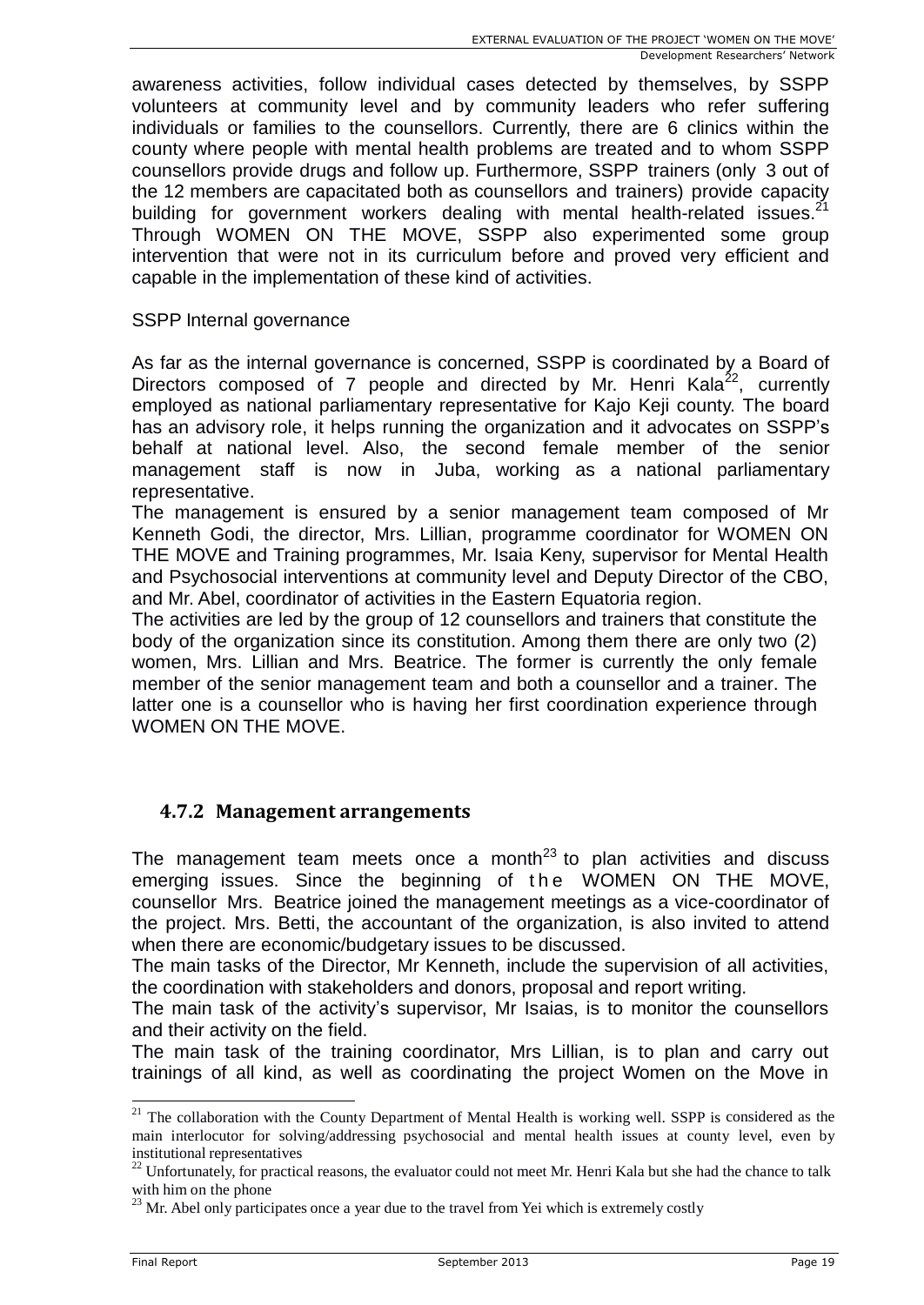collaboration with Mrs. Beatrice. Although, Mrs. Lillian is not an experienced manager, she had some previous management experience and training through TPO<sup>24</sup> where she hold mid- management positions. Similarly, Mrs. Beatrice had no previous management experience. Through the WOMEN ON THE MOVE, however, she essentially assisted and followed Lillian in her activities including: collection of activity diaries from coaches and aggregation of data/comments into monthly report to be shared with the Director and with the institutions at Boma, Payam and County level to show the project's progress and raise the awareness of relevant institutions on domestic and SGBV-related issues; organization of coaches activity at field level; supervision and coordination of their activity (through monthly meetings and round attendance to playground activities); conduction of meetings with community leaders at boma level and at village level whenever there were any raising issues; distribution of the questionnaires for the baseline and postintervention studies and organization of focus groups activities and individual interviews for the post-intervention impact assessment, including training of coaches on focus group and interviews techniques.

The reports are consolidated every quarter and sent to SAD together with the financial report and a request for the next installment<sup>25</sup>. As far as the planning of activities is concerned, the coordination team prepares a monthly plan with a weekly break down and shares it with the accountant that in turn calculates the costs to be considered during that specific month. There is neither breakdown of activities per quarter (linked to the installments) nor a comparative breakdown of activities and related costs.

Mrs. Betti, SSPP accountant in charge of both WOMEN ON THE MOVE and Mental Health project activities<sup>26</sup>, only prepares the expenses plan when she receives the monthly planning. There is no view of the overall and proportional use of project resources, neither by the coordination team nor by the accountant herself. $27$ According to the accountant, SSPP could not work on a budget breakdown basis – which was strongly advised by Mrs. Pia.

Mrs. Amman tried to train herself on the topic – due to the fact that the budget is in USD and they spend in SSP (South Sudanese Pounds). Therefore, it is advisable, for the future phase, to prepare a budget in local currency and make an exercise with the accountant and the coordination team (most of all Mrs. Lillian) to break it down and divide the activities per quarter (and then per month), straight from the very beginning.

#### **4.7.3 Strengths and Weaknesses of SSPP**

SSPP is an organization with sound technical competencies in psychosocial intervention in refugee and resettlement settings even if among the staff there are no high level-trained professionals (psychologists, psychiatrics, physicians, etc). All

<sup>-</sup><sup>24</sup> Particularly, she attended a two weeks management course at the Uganda Institute of Management in 2009/2010

<sup>&</sup>lt;sup>25</sup> As a matter of fact, the contacts with Mrs. Pia Amman are much more frequent and also involve exchanges of monthly updates on playground activities

<sup>&</sup>lt;sup>26</sup> Mrs. Betti is a young women who studied in Uganda by the time she was a refugee in the country. SSPP is her first employer. She joined the organization two years ago

 $27$  The quality of the management is ensured by the very precise design of the activities, the strong ownership of the project design by the coordination team and the strict division of tasks among SSPP officials and coaches. Nonetheless, it is strongly recommended to invest on management capacities of SSPP coordination team that has great potential but need to be strengthened as far as management skills are concerned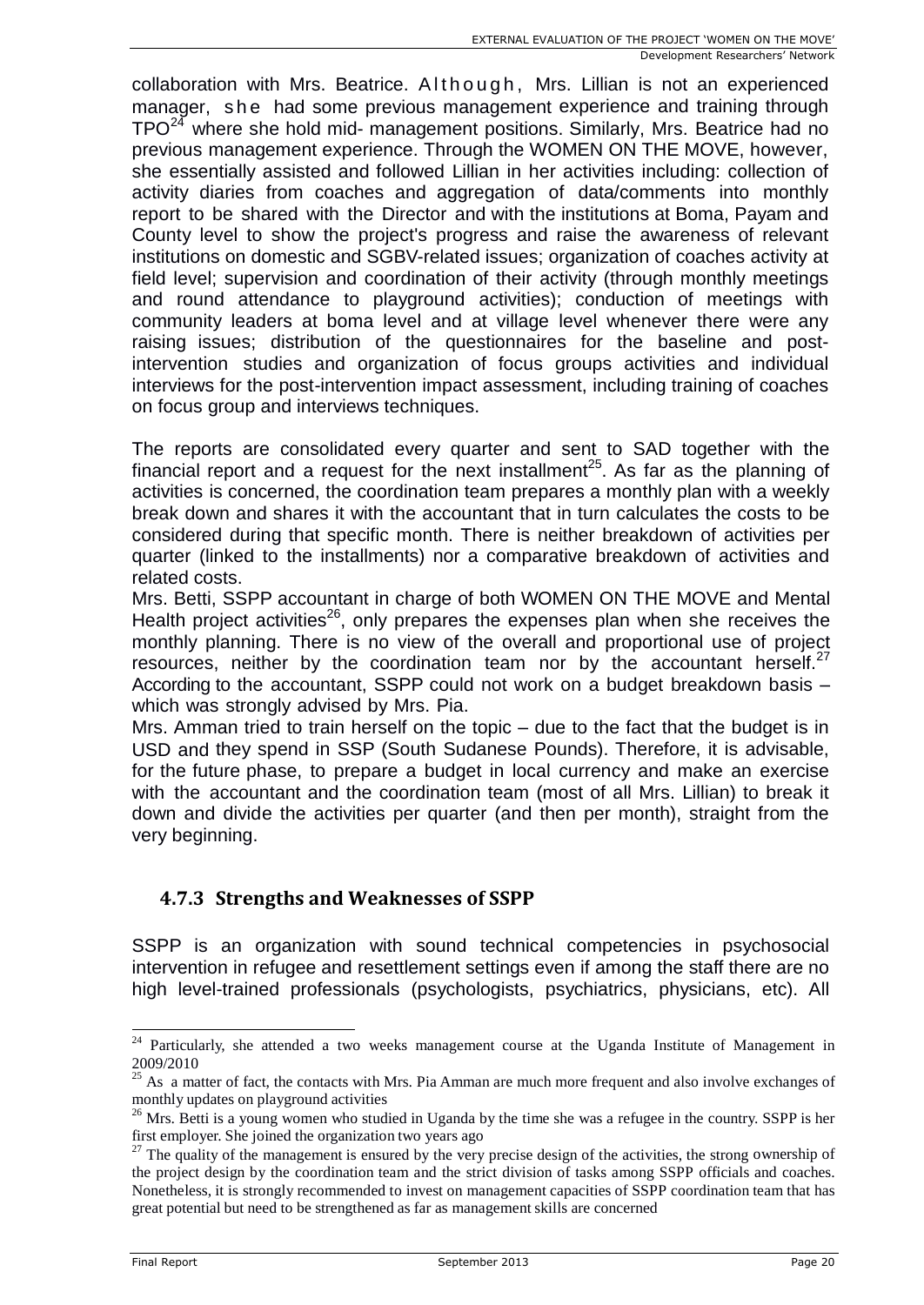members have sound field experience and life-skills that enable them to carry out the necessary support with high level standards.

SSPP acts in collaboration with local and county-level institutions and existing NGOs (mainly ARC for the time being, provided that other international organizations have moved out from Kajo Keji) and it is well recognized as the only structure able to provide the community with mental health services and psychosocial care. This is due to the structural lack of funds and skilled professionals in public institutions.

Due to its collaboration with all existing Sudanese, international and nongovernmental institutions and organizations, SSPP and its members are widely known and appreciated from the grass root to the institutional level and t hus the incidence/impact of their activities is normally fairly high.

SSPP has been fundraising for the implementation of mental health and psychosocial activities at community level. Its donors have been since the constitution international foundations or international NGOs.

SSPP has been managing international funds since its creation, first from TPO itself, then from Flore Foundation U.S., and finally from Breatstick Foundation UK and Basic Needs UK, a part from SAD/JTI Foundation. In the last years the organization managed an average of USD 70.000.

Notwithstanding the willingness of the senior management team, and particularly of the Director of SSPP, to fundraise at international level, the capacities of the organization are still very little explored in the field. Fundraising is based on the Director's capacities to build contact with possible donors. This is further triggered by the SSPP's location and by the lack of real and concrete advocacy in Juba where most of the international organizations are based, and by the difficulties in communications<sup>28</sup>. Furthermore, fundraising activities are not properly organized and structured and instead they are left to random individual initiatives and personal contacts mainly of the Director. Therefore, it would be very important to strengthen the Director's and management team's capacity to create a list of possible donors at national and international level (i.e. of organization already represented in South Sudan or still not working in the country), to write project proposals with detailed budget and to adapt the offers to different audiences.

The Director is the only person in the organization who has the capacity to write project proposals and articulate them with budget planning, even though he would need some more capacity building on the budget-planning and budgetmanagement side. A fortiori, capacity building at least for one or two other members of the organization/senior management team should be included in a possible second phase of the project. This in order to promote future autonomy of SSPP.

#### **4.7.4 WOMEN ON THE MOVE in the context of SSPP**

WOMEN ON THE MOVE brought important changes to the organization since it gave more space and power to the women member of SSPP, brought new professionals (women coaches) and brought one more woman into the decision making mechanism (Mrs. Beatrice who now attends senior management

 $28$  As an example, during the 8 days of evaluation field visit, the internet connection was not working in the whole county and so it has been for the two weeks before the evaluator visit in Kajo Keji and for the following week. As a consequence, SSPP could not communicate through the web for almost one month.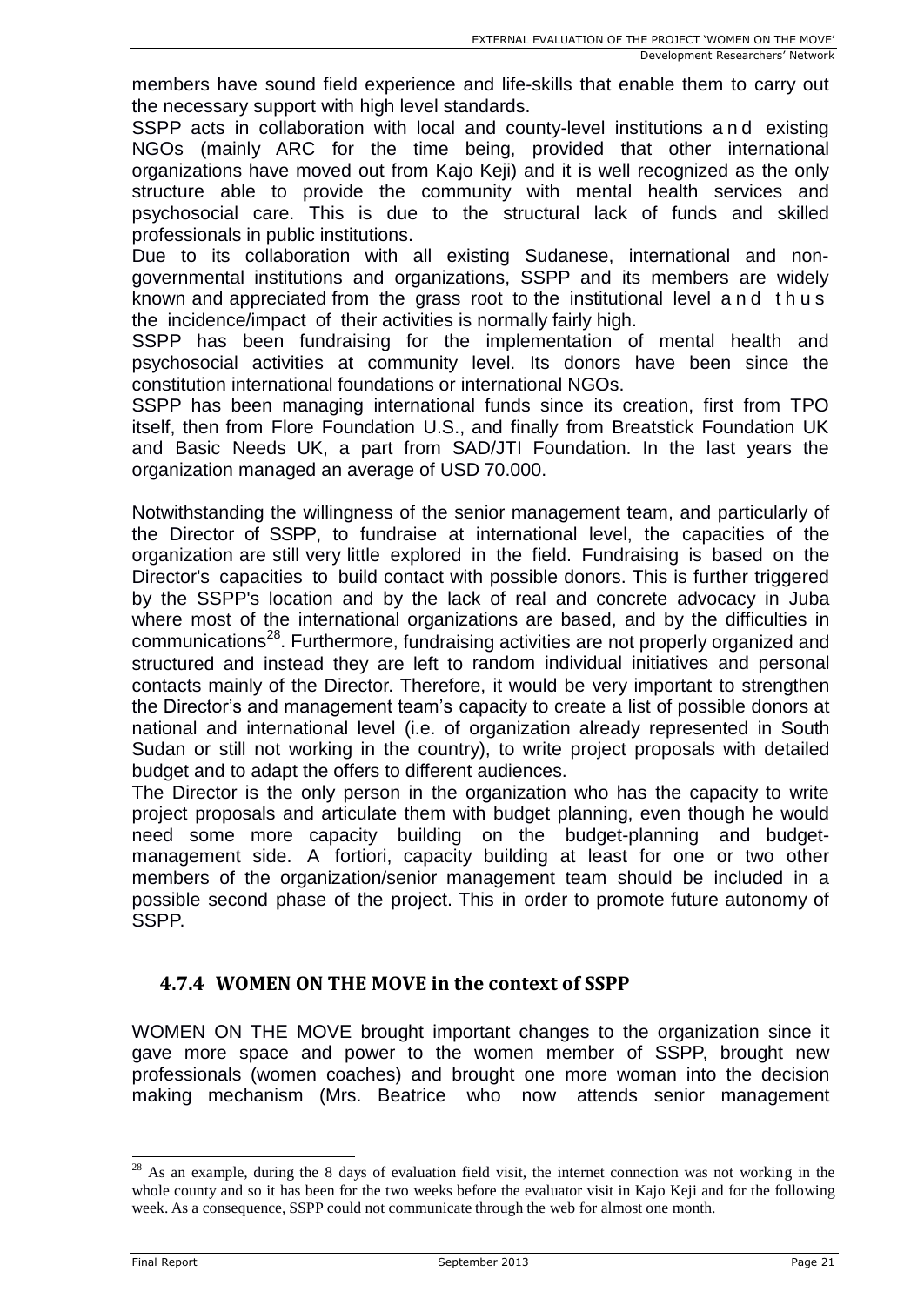meetings)<sup>29</sup>. This, however, has consumed energy of all the team (most of all the director) and did not improve neither the search for other findings to carry out different activities nor the internal balance of relations.

Luckily enough, the relations either within the senior management team and the team and the counsellors are built by sound trust and a long-lasting use to work together. Nonetheless, problems might arise if funding for the mental health activities cannot be found by SSPP: man counsellors are paid through these funding (for the time being ensured by Breatstick Foundation UK and Basic Needs UK, but the project will end in January 2014), while the project coordination team is paid through WOMEN ON THE MOVE project. Should the second phase of Women on the Move is to be approved and no other funding allows the mental health activities to continue, this will create frictions within the organization.

From the point of view of the benefits brought by the project, some of the counselors have participated in the three training seminars held by SAD and its external consultants and all have appreciated them very much. Their inclusion in the trainings could be further incentivized in a second phase of the project.

 $29$  Mrs. Beatrice is a secondary teacher by profession and has no specific managerial skills. The project has been a challenge to her because she had not only to supervise the work of the coaches but also to plan and organize their activities, which was something totally new to her. Therefore, she has been performing more as an assistant of Mrs. Lillian in charge of the relations with the coaches and the beneficiaries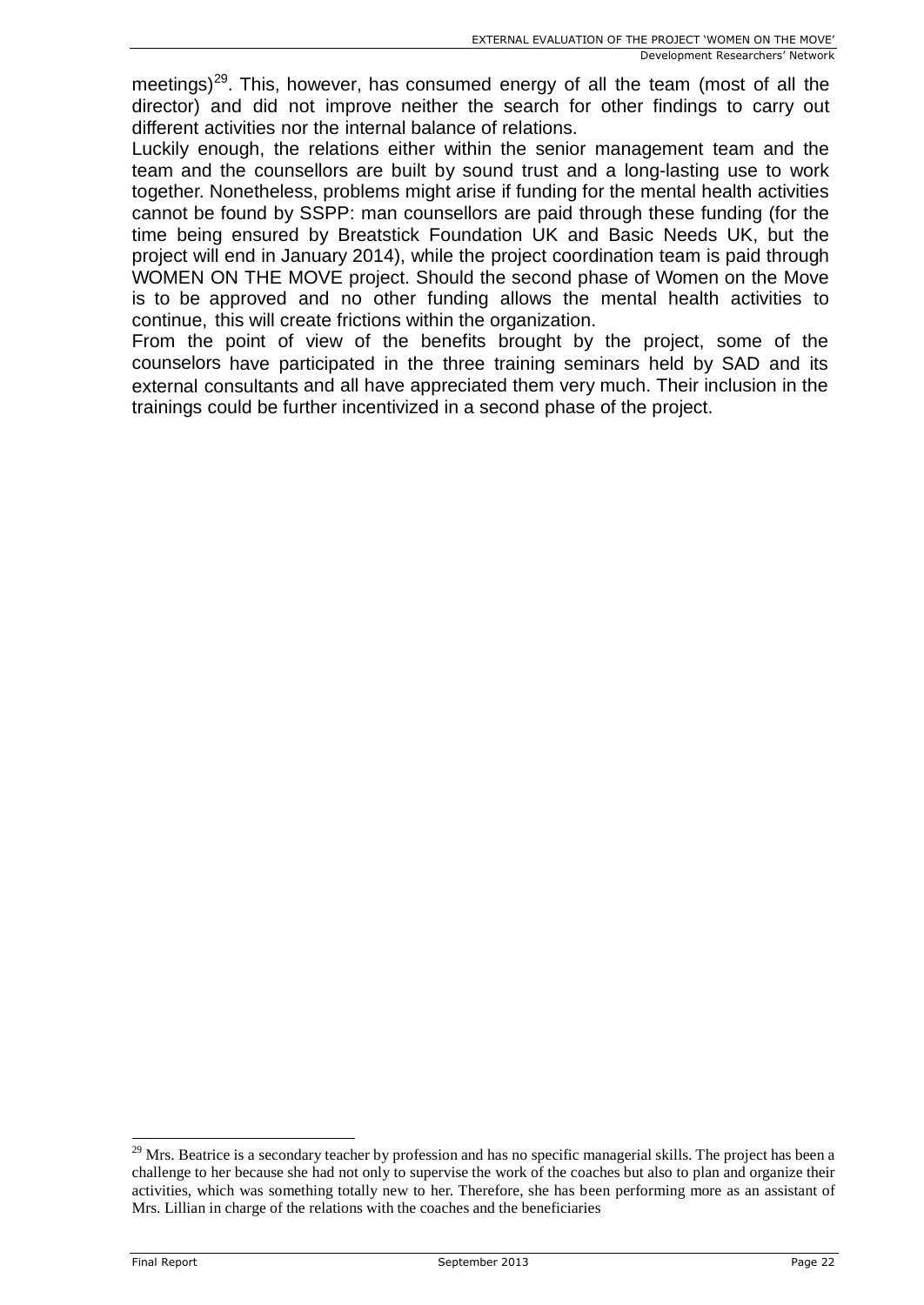## **5. Recommendations**

## *5.1 Expanding the target of the project:*

Establishing systems to allow women coming from the more vulnerable backgrounds to participate in the activities and to reduce the dropout rate is deemed extremely important for the future programming. In this respect, it would be advisable to complement the psychosocial activities with income generating activities. This would on the one hand attract many women (potential beneficiaries that until now have not attended the playground activities or have dropped out quickly due to productivity obligations at home<sup>30</sup>) and on the other hand further catalyse the women's empowerment process within their community. Considering that *ad-hoc* assessment to select more suitable income generating activities needs to be carried out (activities could range from traditional handcrafting to small loans or microcredit scheme as appropriate), it is important to take a household perspective which would not only allow to adjust the activities to women's needs but also these of the family members such as men and children, if this is the case.

Household perspective is also crucial to minimize the natural cultural resistance to change within the community. As a matter of fact the project challenged traditional roles in the society and, although very well received so far, the risk of confronting community norms might increase when including in the target additional geographical areas, more vulnerable segments of the society, or younger women. Narrowing the scope, on the other hand, and targeting youth would allow to tackle the emerging issues such as reproductive health, HIV/AIDS, early pregnancies and forced marriages.

In addition to that, as one of the major issues is domestic violence, and as the most traditional strategy to cope with these issues relate to the involvement of in-laws and of the women families to settle existing problems, it would be envisageable to include some group discussion with men that could possibly start with a drama representation by women or with a traditional dance on the topic, in order to give more strength to the activities undertaken with women.

## *5.2 Strengthening competencies of the project staff*

In case of both broadening the geographical scope of the project and of expanding the target, it is recommended to train additional coaches to organize refresher trainings for existing coaches , to invest in the psychosocial upgrading of those coaches who are already very much involved and able to identify and refer to women in need of specialized support, or to deal with less complex situations by themselves. If appropriately trained they could be used as "coaches focal points" to mentor and monitor junior coaches and to support the supervision of the SSPP coordination team. In addition, a mechanism of peer to peer support should be envisaged as a way to share professional experiences and to provide a costeffective back-up system to the coaches.

<sup>&</sup>lt;sup>30</sup> Only few reported cases related of husbands who prevented the women to participate to the playground activities because they do not bring anything to the family. Nonetheless, many women admitted that they are expecting "something" out of the project, in the sense of a capacitation or an incentive at economic level. As a matter of fact, as reported in the introduction, the main problems of the women interviewed during the evaluation visits are domestic violence and extreme poverty.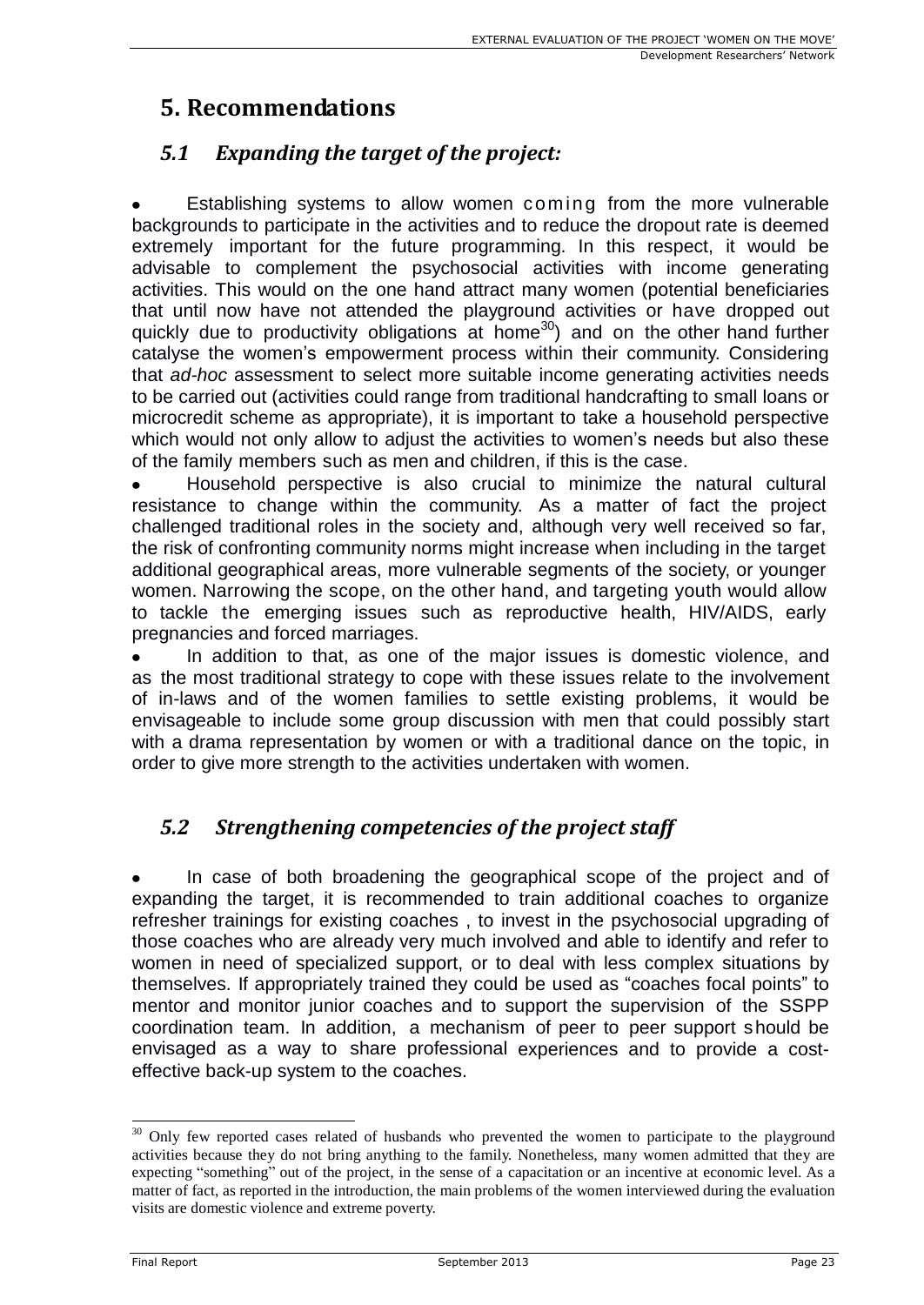In line with the essence of the project it is also recommended to include some of the beneficiary women (e.g. team leaders) in the learning activities. This would greatly contribute to the women's empowerment that the project seeks to achieve.

As far as trainings are concerned, SSPP has specialised knowledge and experience in the field of mental health and psychosocial support. It is therefore recommended for future trainings to use less external trainers and give value to the internal SSPP competencies.

### *5.3 Strengthening the SSPP capacity*

With reference to the SSPP financial management capacity it is recommended to involve the partner in the design of the budget for the future programming. In addition, a version of the budget in local currency, prepared in collaboration with the SSPP accountant and the coordination team (mainly Mrs. Lillian), the break-down of the budget and the activities per quarter (and then per month) should be jointly developed.

In order to improve the SSPP financial management capacity it is also recommended to invest in training Mrs. Lillian. Mrs Lillian is extremely committed and capable but lacks practice and needs mentoring in order to have an overview of her tasks. She needs confidence in her capacity to plan and needs to relate more strongly the planning of activities with the budgetary division per activity and per week/month/quarter

As far as management and coordination are concerned, it is recommended to support SSPP in establishing an office/contact person in Juba. The purpose of the office would be to enable SSPP coordinate with the relevant stakeholders at the national and state levels as well as coordinate with the donors based in Juba. Being restricted to Kajo Keji, SSPP has limited chances to share good practices, successes and challenges with other organisations (especially in the mental health and psychosocial sector) and is impeded to liaise with donors to ensure appropriate fundraising and contribute to the sustainability of the programmes.

As far as management skills are concerned, a possible second phase of the project should include capacity building activities in proposal writing (including budget planning) at least for one or two other members of the organization/senior management team in order to promote future autonomy of SSPP.

As far as fundraising is concerned, it would be crucial to strengthen the capacity both of the Director and the management team to create a list of possible donors at national and international level (i.e. of organization already represented in South Sudan or still not working in the country), to write project proposals with detailed budget and to adapt them to different audiences.

Finally, as mentioned in the previous paragraph, it is recommended for the future programming to use the SSPP actual technical capacities and experience more consistently. As for the trainings, where it was found that the SSPP staff knowledge and competences were not sufficiently utilised (e.g. training were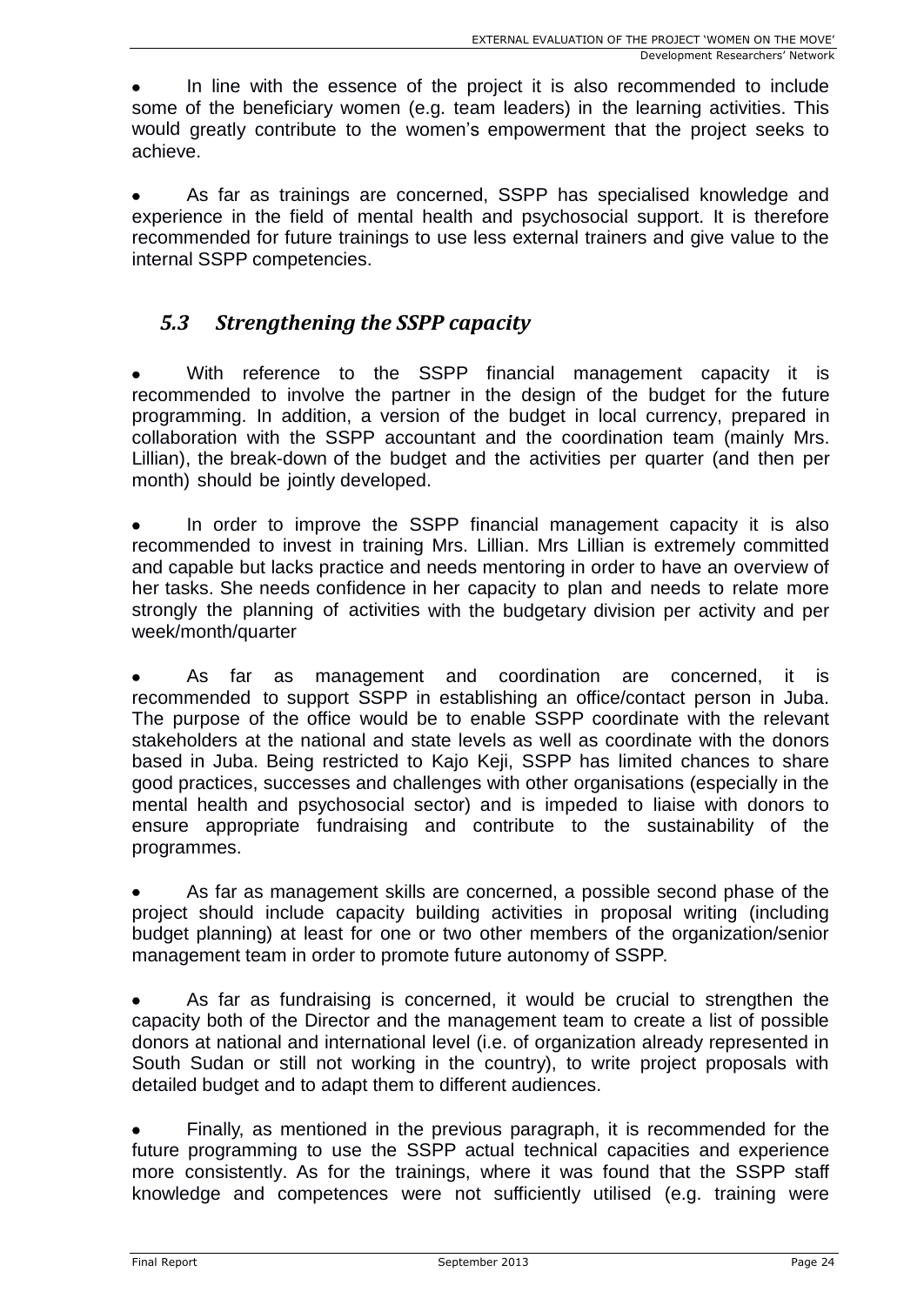outsourced), should the programme be expanded to include income generating activities as well, using the SSPP experience in this field it would be crucial. SSPP has already worked with the income generating activities for women in the framework of activities implemented together with the American Refugee Committee (ARC) – combining awareness raising on reproductive health trainings and income generating activities. It is thus extremely important for the future programming that the consultations with SSPP on the methodology to be implemented and the partners to be involved take place before havingdesignedthe intervention itself..

### *5.4 Improvements of the current design of activities*

In addition to the positive testing of the Sport&Play methodology, the following suggestions are offered to improve the quality of future similar activities:

The number of the coaches (2 only) is not sufficient to mobilize and engage women from 10-12 villages in the Bomas in the activities. At least 3 coaches per playground are needed so that they reach distant villages within the selected boma and thus include the highest number of women.

Involving local authorities in the selection of the coaches has proven to be an extremely effective strategy to foster community ownership. Although there is almost no possibility for the local authorities to take over the project's activities it is methodologically very important to keep them playing an active role in the ambitious social change that the project wants to bring.

Equipment for the sport activities should be distributed to all women (number of uniforms should be increased). Uniforms should include longer skirts, bras and possibly football boots. Equipment for sport activities should be sufficient and in good quality (e.g. there were no sufficient balls)

Make sure that the location of the playgrounds facilitates women's participation (e.g. playgrounds should neither be near to each other nor far from the distant villages in the countryside)

As far as activities are concerned, it is suggested to increase the number of friendly matches among playgrounds, to set up friendly tournaments and use a participatory approach to include others in the games<sup>31</sup>: This will also contribute to the empowerment process and to the ownership of the activities by the beneficiary women. For traditional dances activities as well, use women's participation to prepare some traditional dresses in order to have a "uniform" to perform in public events.

Should the geographical scope of the project be broadened, it is recommended to include additional transportation facilities for supervisors so that Lillian and Beatrice could carry out supervisions separately and, as a result, increase the efficiency of the undertaken activities.

 $31$  The SSPP coordination team has a list of games that women would like to play.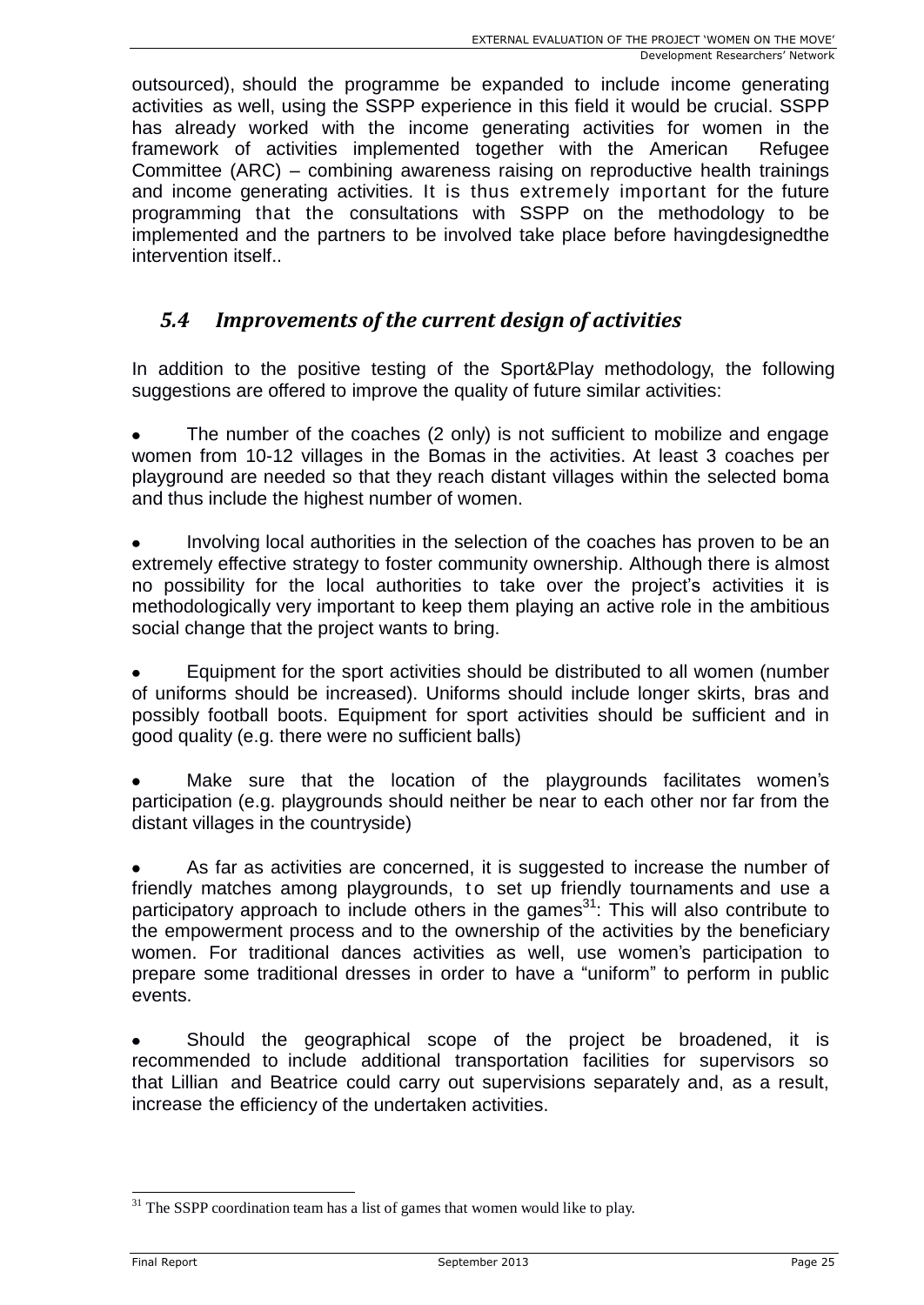| Annex 1: Detailed Mission Work Plan and list of meetings |                                                                     |                                                                                                             |  |  |  |  |
|----------------------------------------------------------|---------------------------------------------------------------------|-------------------------------------------------------------------------------------------------------------|--|--|--|--|
| Date                                                     | Morning                                                             | Afternoon                                                                                                   |  |  |  |  |
| Thursday                                                 | Arriving at 9 from Entebbe                                          | Visit of the Kajo Keji area and meeting with SSPP staff:                                                    |  |  |  |  |
| 29/08/2013                                               | Meeting with Mr Kenneth Godi                                        | <b>Jackson Duku</b>                                                                                         |  |  |  |  |
|                                                          | Meeting with the Office of the Executive Director of County         | Samuel Yangui                                                                                               |  |  |  |  |
|                                                          | Administration                                                      | Abraham Kanydian                                                                                            |  |  |  |  |
|                                                          | Dept of Social Affairs/Social Welfare (Miniry of Gender):           | <b>Wilson Aluna</b>                                                                                         |  |  |  |  |
|                                                          | Rose Kojo Tunda, Social Worker                                      | <b>Isaias Keny</b>                                                                                          |  |  |  |  |
|                                                          | Jakson Vuni, Acting Commissioner for Community                      | <b>Beatrice</b>                                                                                             |  |  |  |  |
|                                                          | Development                                                         | Lillian                                                                                                     |  |  |  |  |
|                                                          | Nelson Alexandre, Social worker, gender specialist                  | <b>Betti</b>                                                                                                |  |  |  |  |
|                                                          | Agnes Eduat, Social Workers (former Women on the Move<br>coach)     | Kenneth                                                                                                     |  |  |  |  |
| Friday                                                   | Meeting with Mr. Henry Sokiri, Secretary General of                 | Meeting with:                                                                                               |  |  |  |  |
| 30/08/2013                                               | <b>SSRRC, South Sudan Relief Rehabilitation Commission</b>          | Mr. Wani Lomma, boma aministrator of Wudu                                                                   |  |  |  |  |
|                                                          | (local association dealing with refugee/resettled population)       | Mr.Alfred Jame, Community headman of Kangapo II Payam                                                       |  |  |  |  |
|                                                          |                                                                     | Mrs. Mary Pony Paul, Social Worker Kangapo II Payam<br>Mrs. Margaret Pony, Head Accountant Kangapo II Payam |  |  |  |  |
|                                                          | Focus group with the entire group of the 14 sport & play<br>coaches | Mrs. Josephine Modong, Women on the Move Coach and                                                          |  |  |  |  |
|                                                          |                                                                     | education officer at Kangapo II Payam                                                                       |  |  |  |  |
| Saturday                                                 | Focus group with 5 selected representatives of the 14 local         | Visit Kaetp playground                                                                                      |  |  |  |  |
| 31/08/2013                                               | sport & play coaches, namely: Mary (Kaetp), Josephine               | Round interview with beneficiaries of Kaetp Playground                                                      |  |  |  |  |
|                                                          | (Kajo Keji), Grace (Beliak), Josephine Pony (Kaetp),                | Interview with Mr. Josep Duku Woli, director of the South                                                   |  |  |  |  |
|                                                          | Josephine Modong (Ebenezer)                                         | Sudan child care centre                                                                                     |  |  |  |  |
| Sunday                                                   | Individual interview with Kenneth, Lillian and Beatrice             | Interview with Mary Keji - Secretary of the Women                                                           |  |  |  |  |
| 01/09/2013                                               | (SSPP)                                                              | Association (Kajo Keji County)                                                                              |  |  |  |  |
| Monday                                                   | Interview with Ezbon Buku (representative of Wudu/Mere              | Meeting with boma aministrator of Mere                                                                      |  |  |  |  |
| 02/09/2013                                               | CBO focusing on human rights)                                       | Meeting with 3 community headmen Mere of boma                                                               |  |  |  |  |
|                                                          | Interview with Harriette Kuyung, Project Officer of Kajo Keji       | Mr. Francis Lou Duku, Beliak Headman                                                                        |  |  |  |  |
|                                                          | Human Rights Community Awareness Programmes                         | Mr. Enoka Dingeri, Tipere headman                                                                           |  |  |  |  |
|                                                          | (KKHRCAP)                                                           | Mr. Evans Lou Soro, Jonyiare Headman                                                                        |  |  |  |  |